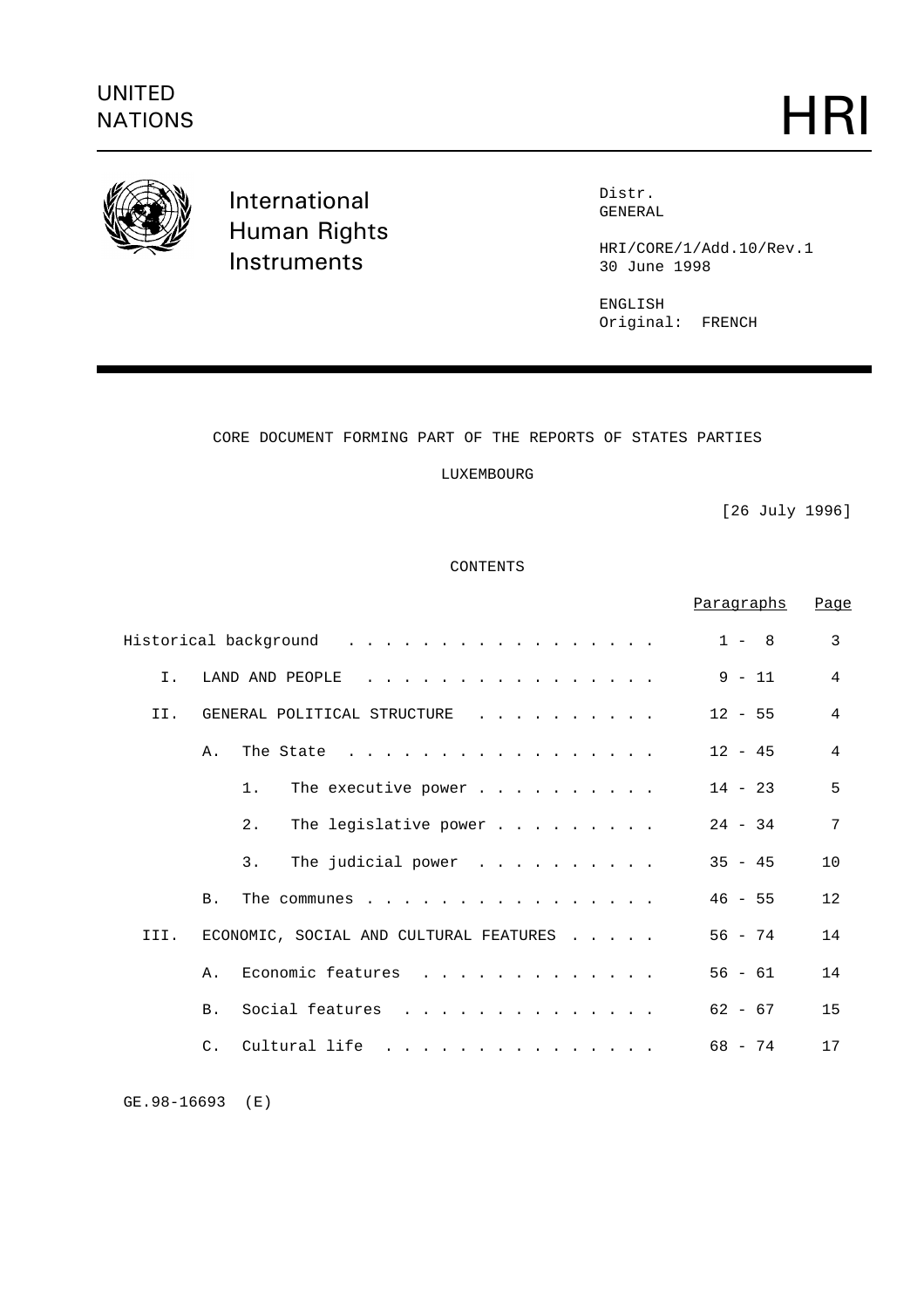# CONTENTS (continued)

|     |                                                                                  | Paragraphs | Page |
|-----|----------------------------------------------------------------------------------|------------|------|
| TV. | GENERAL LEGAL FRAMEWORK WITHIN WHICH HUMAN<br>RIGHTS ARE PROTECTED               | 75 - 84    | 19   |
|     | Main constitutional guarantees of human<br>Α.<br>rights and fundamental freedoms | 76 - 81    | 19   |
|     | Scope of treaties, covenants and<br>B.<br>protocols                              | $82 - 83$  | 2.1  |
|     | Judicial sanction<br>$\mathcal{C}$ .                                             | 84         | 2.1  |
| V.  | INFORMATION AND PUBLICITY GIVEN<br>THE.<br>TO<br>COVENANTS AND REPORTS           | 85<br>- 86 | 22   |

# Annex

|  |  |  | International treaties, conventions, covenants and protocols |  |  |  |  |  |    |
|--|--|--|--------------------------------------------------------------|--|--|--|--|--|----|
|  |  |  | forming part of the internal law of Luxembourg $\dots$ ,     |  |  |  |  |  | 23 |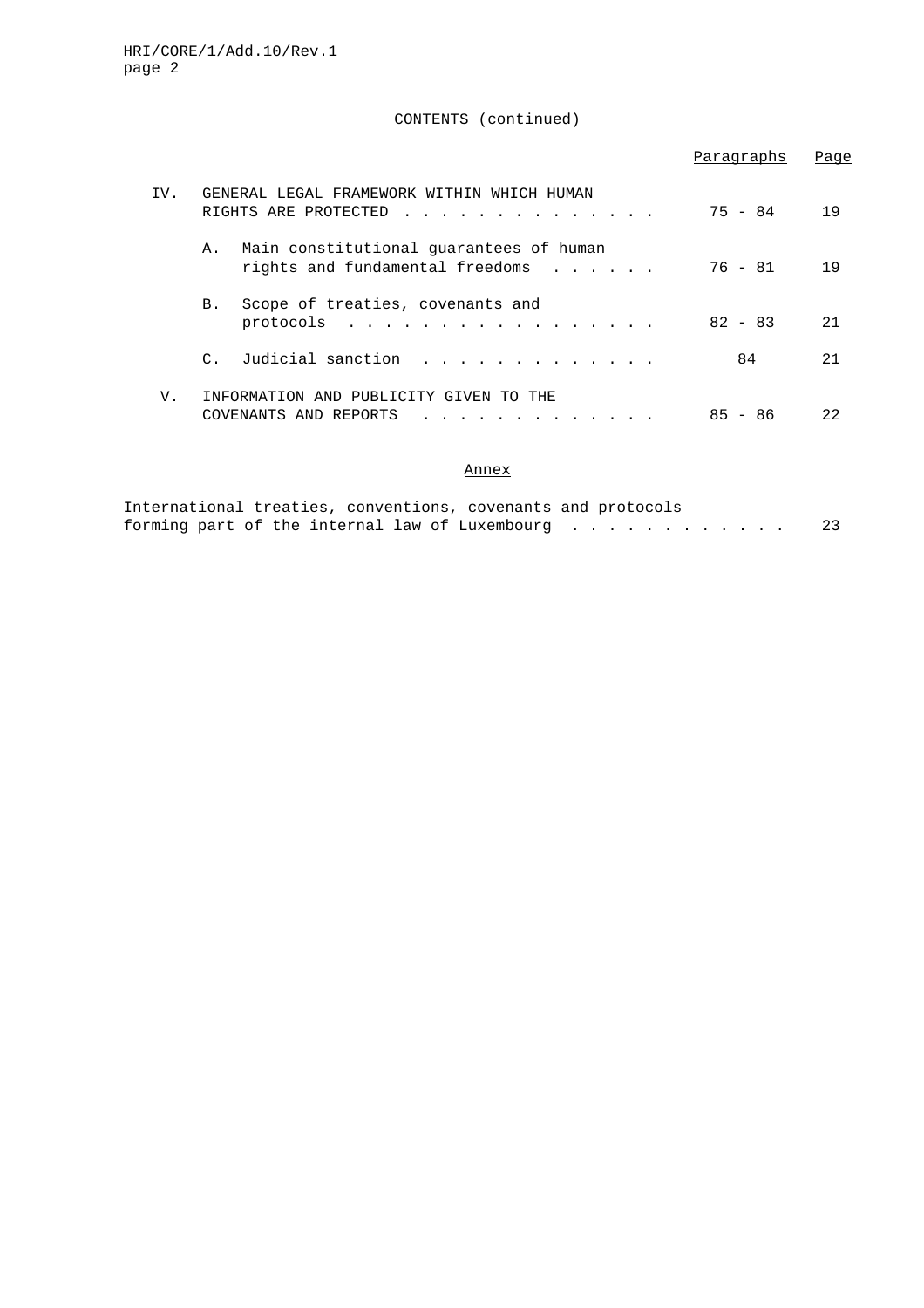#### Historical background

1. Before looking at specific features of the Grand Duchy of Luxembourg, it might be useful to give a brief account of the country's history. The Grand Duchy has been a State for over 1,000 years and is situated at the heart of Europe, bordered by France, Belgium and Germany.

2. The passage of the Celts and presence of the Romans left lasting marks on its present territory, but the history of the Grand Duchy as it is today began in the year 963. It was then that Sigfried, count of Ardennes and founder of the House of Luxembourg, built a castle where the country's present capital city stands. A town and later a famous fortress, coveted for its strategic position, grew up around this castle, which was situated at the junction of two major Roman roads.

3. The House of Luxembourg was destined to become great. By the end of the Middle Ages, it had produced four emperors of Germany, four kings of Bohemia, one king of Hungary and a number of prince electors. This great period, which came to an end in the fifteenth century, is evoked by the names of Henry VII, John the Blind, Wenceslas, Charles IV and Sigismund. A long period of foreign domination which ended only in the nineteenth century then began for Luxembourg. The fortress of Luxembourg became an unending source of sanguinary struggles for its possession waged by the Burgundians, the Spanish, French, Austrians and Prussians. It was besieged and sacked more than 20 times in the course of four centuries.

4. In 1815, a period of national independence finally commenced for Luxembourg. The Congress of Vienna resolved the country's destiny by ruling that the former Duchy of Luxembourg would be raised to a Grand Duchy and given to the King of the Netherlands. The Grand Duchy was thus joined in personal union with the Netherlands, under the same sovereign (King and Grand Duke), until 1890. This period marked the beginning of a new era during which Luxembourg's political independence vis-à-vis other countries was strengthened, a national consciousness was awakened and a democratic regime was developed on the domestic front.

5. One of the most important dates in the history of Luxembourg is the Treaty of London of 11 May 1867. The Treaty confirmed the territorial integrity and political independence of the Grand Duchy, both of which had already been guaranteed by the Treaty of London of 1839, but it also declared Luxembourg to be permanently neutral and placed its neutrality under the aegis of the great Powers.

6. On the death of William III, King of the Netherlands and Grand Duke of Luxembourg in 1890, the crown of the Grand Duchy passed to the senior branch of the House of Nassau (Nassau-Weilburg): since then, Luxembourg has had its own dynasty. The present sovereign, the Grand Duke Jean, succeeded his mother, the Grand Duchess Charlotte, in 1964, when she abdicated in his favour after a reign that lasted 45 years.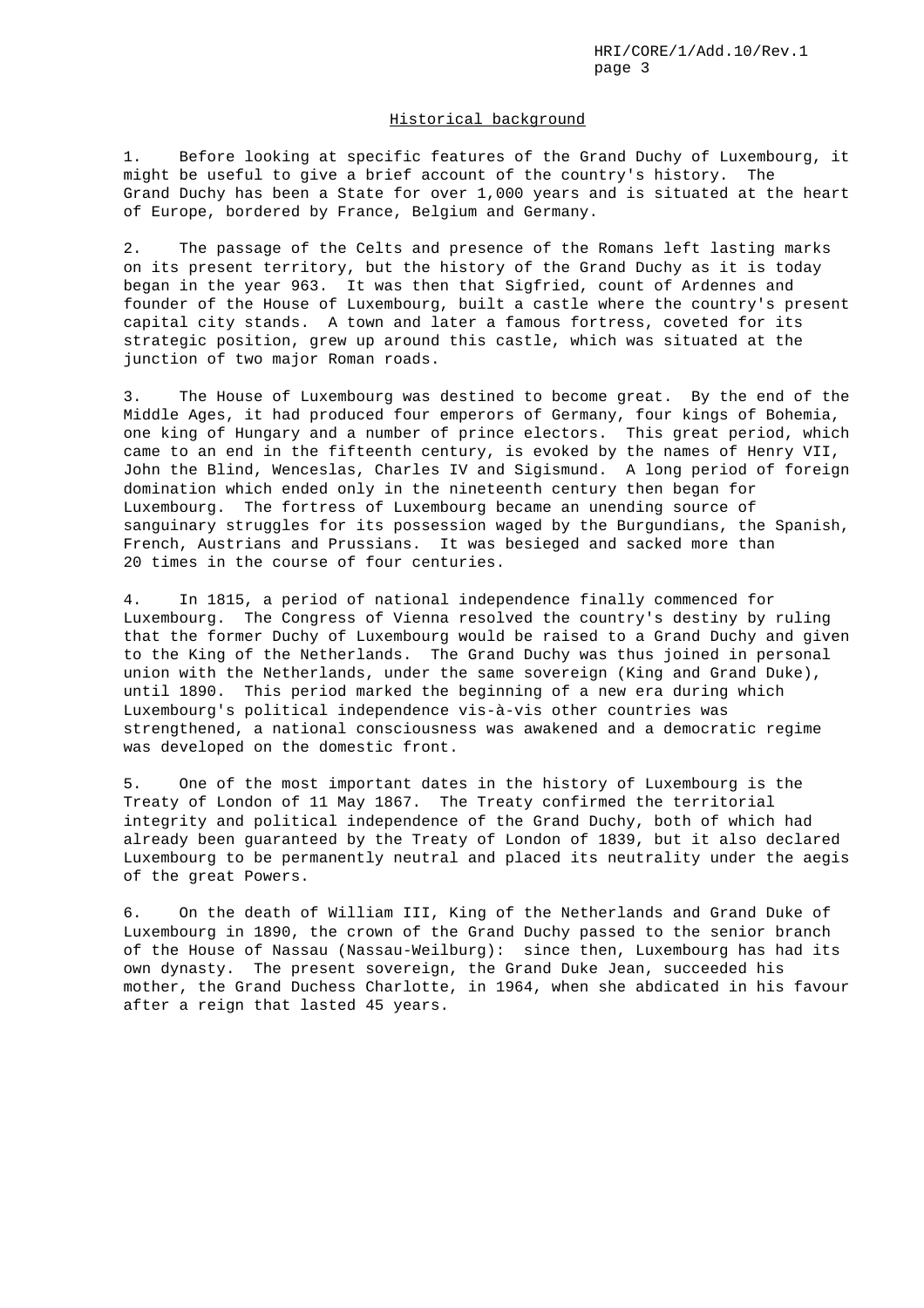7. Economic progress went hand in hand with political evolution, interrupted, however, by the Second World War, when, despite its neutral status, the Grand Duchy was occupied, as it had been in 1914, by German troops. The country was liberated by the Allied forces in 1944-1945.

8. In 1948, Luxembourg abandoned its neutral status and resolutely adopted an active policy of cooperation and integration in the European and international spheres by joining a number of regional and international economic, political and military organizations. Luxembourg is a founder member of the United Nations, the European Economic Community, the North Atlantic Treaty Organization (NATO) and the Western European Union (WEU), to name but a few.

### I. LAND AND PEOPLE

9. Since the Treaty of London of 19 April 1839, the Grand Duchy of Luxembourg has had an area of 2,586 sq. km. Bounded by Germany to the east, Belgium to the west and France to the south, the country's territory is divided administratively into 126 communes that form 3 districts and 12 cantons.

10. On 1 January 1994, the total population of Luxembourg was 400,900, of which 124,500 (31.1 per cent) were foreigners, compared with 276,400 (68.9 per cent) nationals. Nationality is acquired by birth, according to the theory of jus sanguinis, by choice, when a non-national has family ties in the Grand Duchy, or by naturalization, providing that a number of conditions have been met.

11. One final piece of information: Luxembourg has three administrative languages - Luxemburgish, French and German. While Luxemburgish remains the principal language among nationals, French and, to a lesser degree, German predominate in all written administrative procedures.

## II. GENERAL POLITICAL STRUCTURE

### A. The State

12. The present Constitution governing the political structure of the country is the culmination of a process that began on 12 October 1841, with the entry into force of the first fundamental law. This was replaced by the Constitution of 23 June 1848, which in turn gave way to a third Constitution on 17 October 1868: and it remained unchanged until the end of the First World War.

13. Since 1919, a number of fundamental revisions (1919, 1948, 1956, 1972, 1979, 1983, 1988 and 1989) have enabled Luxembourg to develop a fundamental law establishing the foundations of a modern State. Henceforward, the legislative, executive and judicial branches would operate independently, as part of a representative democracy in the form of a constitutional monarchy.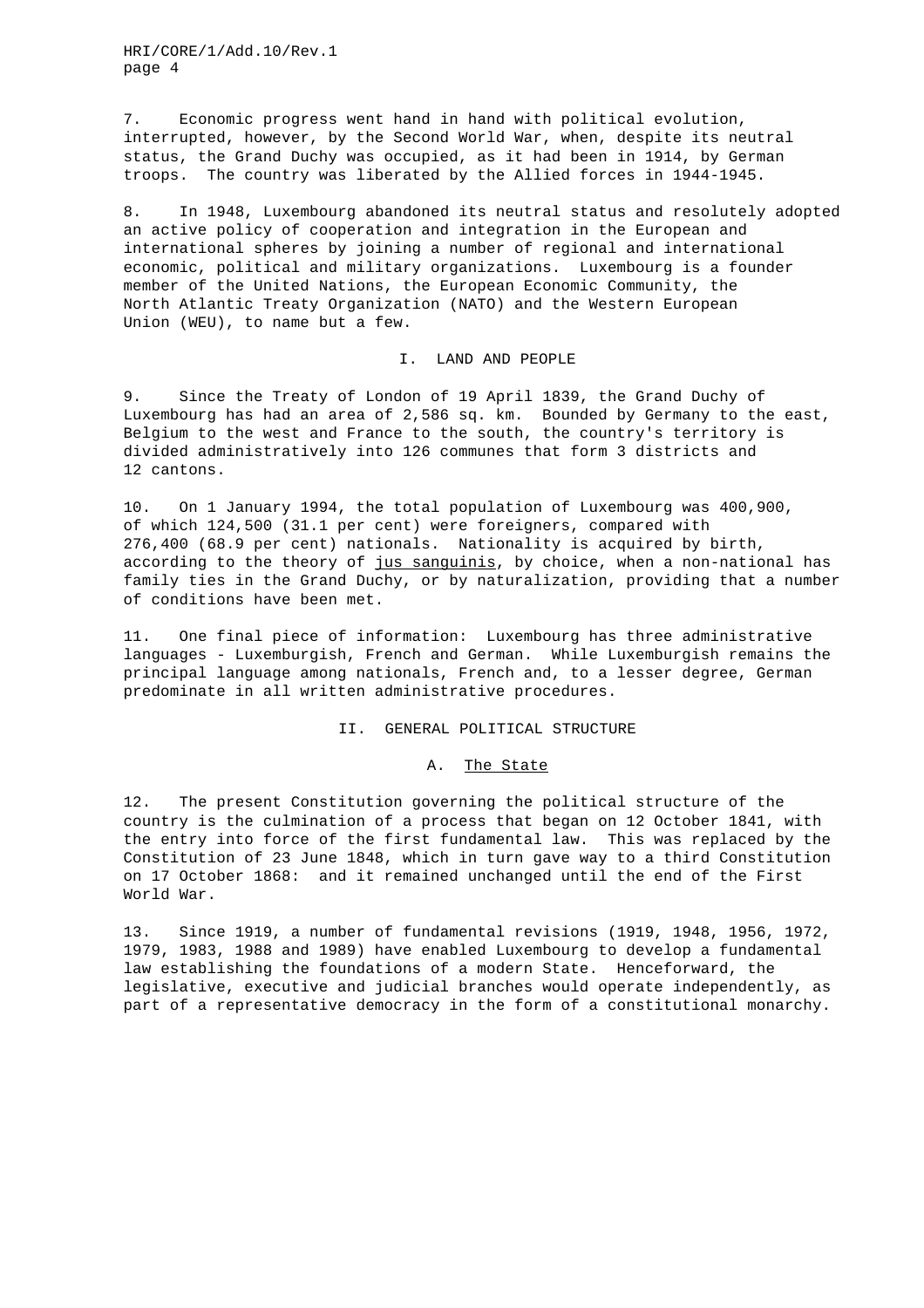#### 1. The executive power

### (a) The Grand Duke

14. The Grand Duke is the Head of State. Together with the Government, he forms the constitutional organ of the executive power. The specific features of his juridical status include the constitutionality of his authority, the inviolability of his person, his immunity from responsibility and special provisions relating to patrimonial rights and the civil list. The Grand Duke represents the country in the exercise of a great many of the functions of sovereignty. He has no authority other than that formally vested in him by the Constitution and the specific legislation adopted in accordance with the Constitution. The Constitution places the Head of State above and beyond political contingencies and thereby guarantees his impartiality.

15. The inviolability of the Grand Duke means that he may be neither accused nor brought to court by anyone, that he is not amenable to any jurisdiction and that he cannot be asked to account for his actions. Inviolability implies complete immunity from responsibility on the part of the Grand Duke; this immunity is general and absolute, both from the criminal and from the political points of view. The Grand Duke's political immunity has as its counterpart ministerial responsibility: any measure taken by the Grand Duke in the exercise of his political authority must be countersigned by a member of the Government, who assumes full responsibility for the measure. The Constitution sets out the prerogatives of the Grand Duke in the provisions relating, inter alia, to the exercise of executive power, regalities, international functions and participation in the legislative power.

16. The exercise of the executive power per se includes the implementation of legislation and judicial decisions, the direction of the public administration and the supreme command of the armed forces. The Grand Duke issues the regulations and decrees required to implement legislation and may never suspend legislation or leave it in abeyance. The courts monitor the legality of regulations and decrees. The functions of the executive power also include the overall direction of the public administration - that is to say, the power of the Grand Duke to set up and monitor administrative services and to appoint individuals to civilian and military posts. To enable the Grand Duke to maintain law and order and safeguard national security, the Constitution entrusts him with command of the armed forces. Luxembourg's security forces comprise the army per se, the gendarmerie and the police.

17. The Constitution also confers upon the Grand Duke the right to grant pardon, meaning the right to remit or reduce the sentences handed down by judges; the right to mint coins in conformity with the law; the right to confer titles of nobility, although no privilege may ever be conferred along with them; and the right to grant civilian and military honours. The Grand Duke is responsible for representing the country abroad and for safeguarding the rights and interests of the State as well as protecting nationals vis-a-vis foreign States. To that end, he exercises the right to send and receive legations, by accrediting diplomatic representatives to Heads of State of foreign countries as well as the diplomatic representatives sent to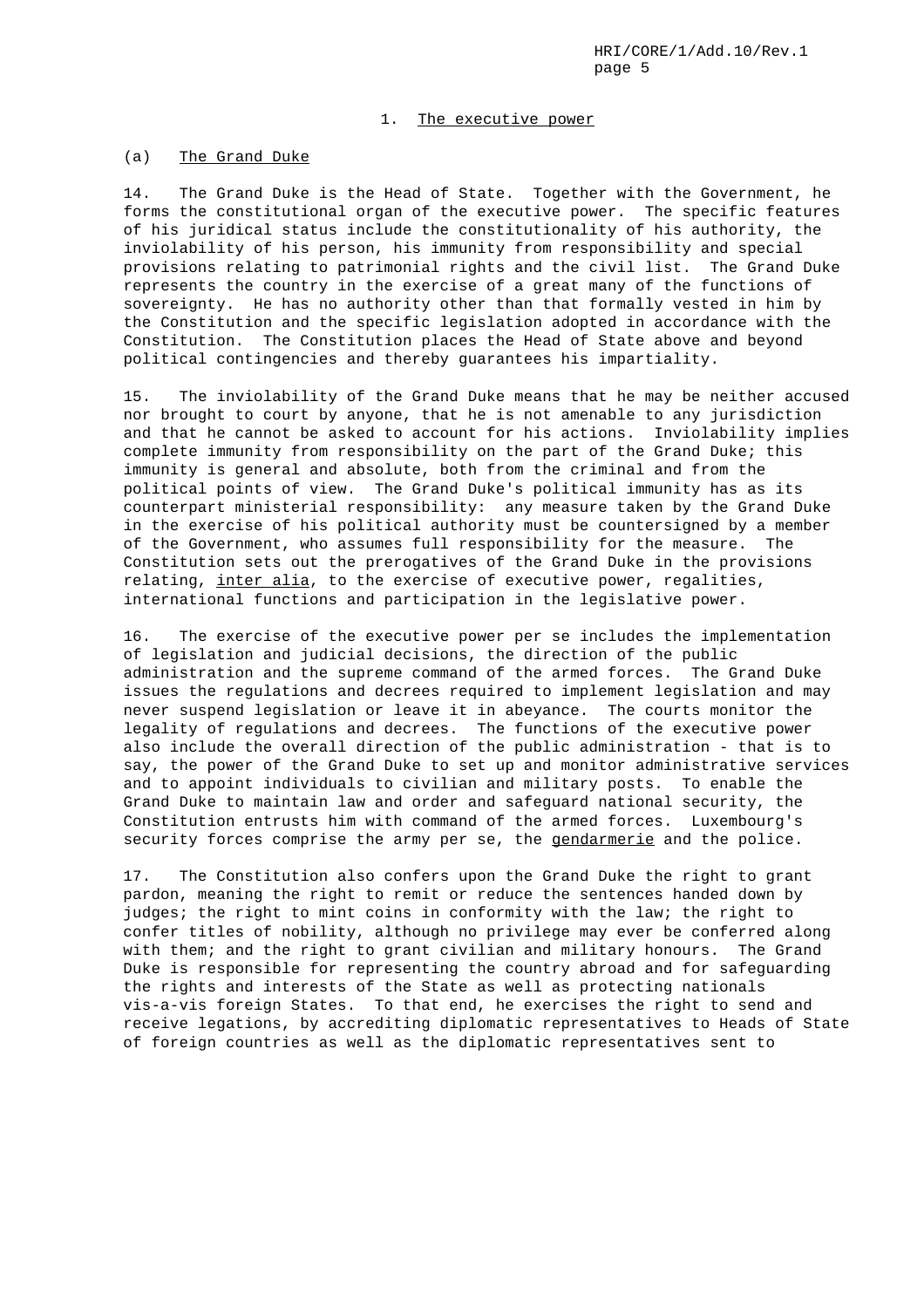Luxembourg by foreign States. The Constitution confers on him the right to conclude treaties with foreign States, although no treaty may enter into effect unless it has been approved by the Chamber of Deputies.

18. The Chamber's sessions are opened and closed by the Grand Duke in person or on his behalf by an authorized representative whom he appoints for that purpose. Finally, the Grand Duke may dissolve the Chamber, although the Constitution makes his right to do so subject to the express condition that new elections must take place not later than three months after the date of dissolution. The Grand Duke may, for example, use the right of dissolution to consult the country when the political situation precludes the formation of a majority Government. The Grand Duke may send draft legislation to the Chamber for adoption, and thus has the right to propose legislation. But the Constitution also gives the Grand Duke the right to approve legislation: no law is complete until he has given his consent to it. The Constitution accords the Grand Duke a maximum time period of three months to approve legislation after the final vote in the Chamber. Failing such approval within that time frame, the provisions voted by the Chamber become null and void. Though it is true that in law the Grand Duke participates in the exercise of legislative power on an equal footing with the Chamber of Deputies, in practice the right of approval is becoming more and more of a simple formality, after having been more or less effective at various points in history.

#### (b) The Government

19. The text of the Constitution gives the Grand Duke complete freedom to choose the ministers who will exercise the executive power with him. In practice, however, he is considerably limited in his choice by the democratic principle which requires that members of the Government enjoy not only the confidence of the Grand Duke but also that of a majority in the Chamber of Deputies. In fact, and in accordance with tradition, the Grand Duke selects only the President of the Government, who then looks for his colleagues himself, seeking to form a Government that will gain the support of most representatives to the Chamber.

20. Members of the Government must be nationals of Luxembourg. Their functions are incompatible with those of judge, counsellor to the Court of Audit, State counsellor, deputy or communal representative. The term of office of a minister is not fixed. The reasons for resignation may be either personal, for example, when a minister is in disagreement with the President of the Government, or general, for example, when the political majority in the Chamber of Deputies is modified following new elections. The Government is made up of a President who has the title of Prime Minister and a number of members with the title of minister. It may also include members with the title of secretary of State. The current Government comprises 10 ministers and two secretaries of State.

21. Ministerial responsibility is inseparable from the immunity from responsibility of the Grand Duke. In order for any measure taken by the Grand Duke to have effect, it must be countersigned by a minister, who assumes full responsibility for it. The Constitution provides generally for the responsibility of members of Government. That responsibility is general, in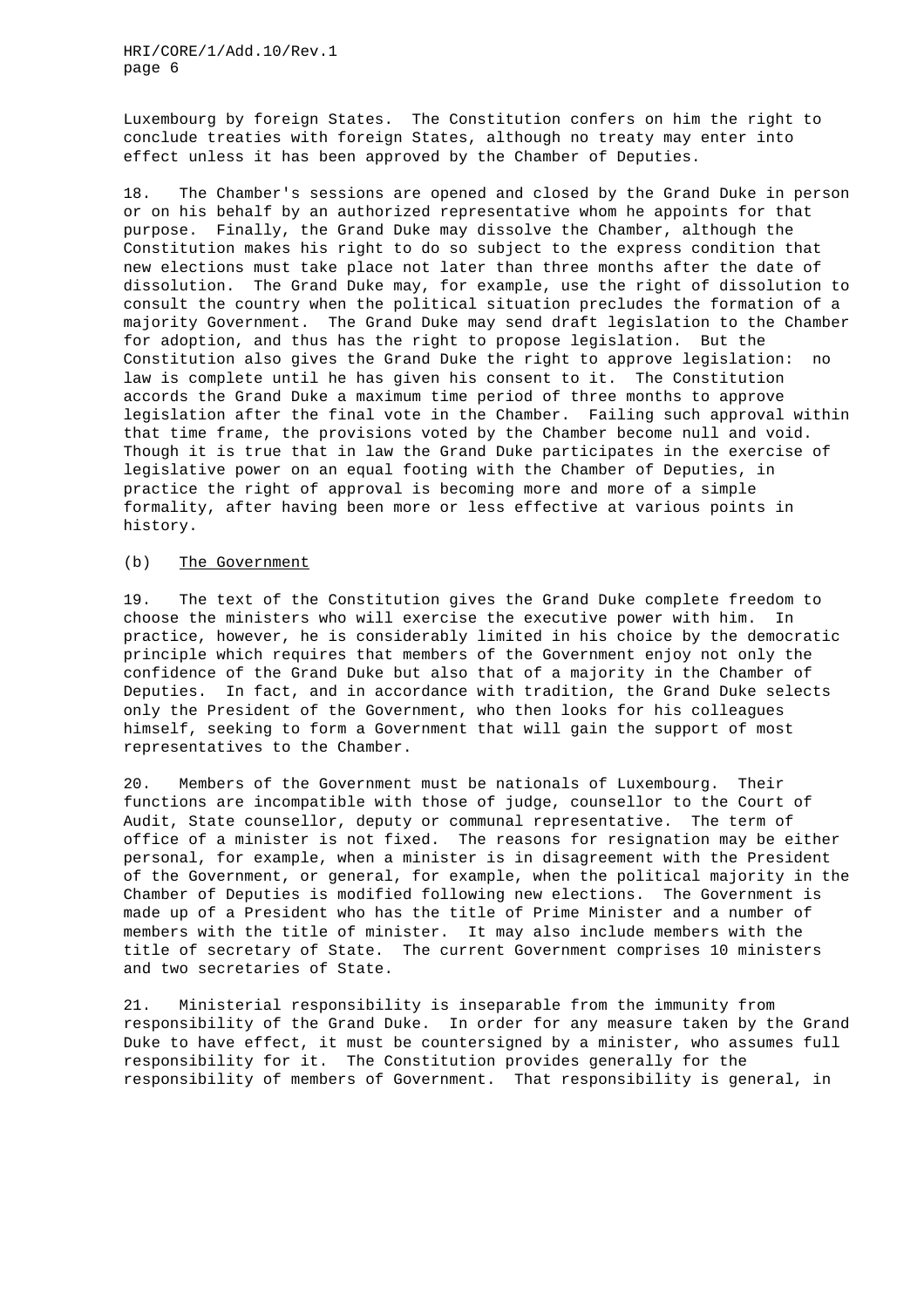respect of acts that have a direct or indirect relation to their ministerial functions. It may also be juridical, namely penal or civil, as well as political.

22. According to the Constitution, only the Chamber has the right to bring charges against members of the Government. Accusations allowed against members of the Government for acts committed in the performance of their duties are considered by the Supreme Court of Justice in plenary. Ministers are responsible for acts that they themselves commit, either individually or collectively.

23. The Government as a whole and the ministers individually are politically responsible for their acts to the Chamber of Deputies. If the Chamber disapproves of the policy of one or more ministers or of the Government as a whole, it expresses its disagreement either by voting against a particular agenda item proposed by the Government, or by rejecting a piece of draft legislation submitted by the ministers. By voting down the annual budget, the Chamber can make it effectively impossible for a Government with which it disagrees to administer public affairs. The obligation of ministers to relinquish their duties when the Chamber brings in a vote of no confidence is implicit in their political responsibility. Normally, ministers resign after the first vote of no confidence by the Chamber.

## 2. The legislative power

24. The Chamber of Deputies represents the country. It shares the exercise of the legislative power with the Grand Duke. The Constitution also reserves certain powers for the Chamber in financial matters and confers on it a right to oversee the acts of the Government. Lastly, at the international level, the consent of the Chamber is necessary for any treaty to take effect on the territory of the Grand Duchy.

25. Deputies are elected by the nation. The electoral system is determined in broad outline by the Constitution and in detail by the electoral law enacted in accordance with the Constitution. The number of deputies is set by the Constitution at 60. They are elected for five years in direct elections and by secret ballot. Voting is compulsory. Deputies are elected on the basis of straightforward universal suffrage. The system of universal suffrage allows all citizens of Luxembourg, both men and women, who satisfy the conditions laid down by the law, to participate in the election of deputies. Straightforward universal suffrage, that is, without distinction as to financial situation, status or rank, guarantees all electors strict equality in respect of the exercise of their right to vote. Voting is by the list system. In each constituency, the political groups that stand for elections must draw up lists of candidates whose number may not exceed the total number of deputies to be elected in that constituency. An independent candidacy is considered as constituting a list by itself. The seats are distributed according to the rules of proportional representation and in conformity with the principle of the smallest electoral quotient.

26. To qualify, an elector must be a citizen (male or female), of Luxembourg, have completed 18 years of age, enjoy civil and political rights and be domiciled in the Grand Duchy. Entitlement to vote is established by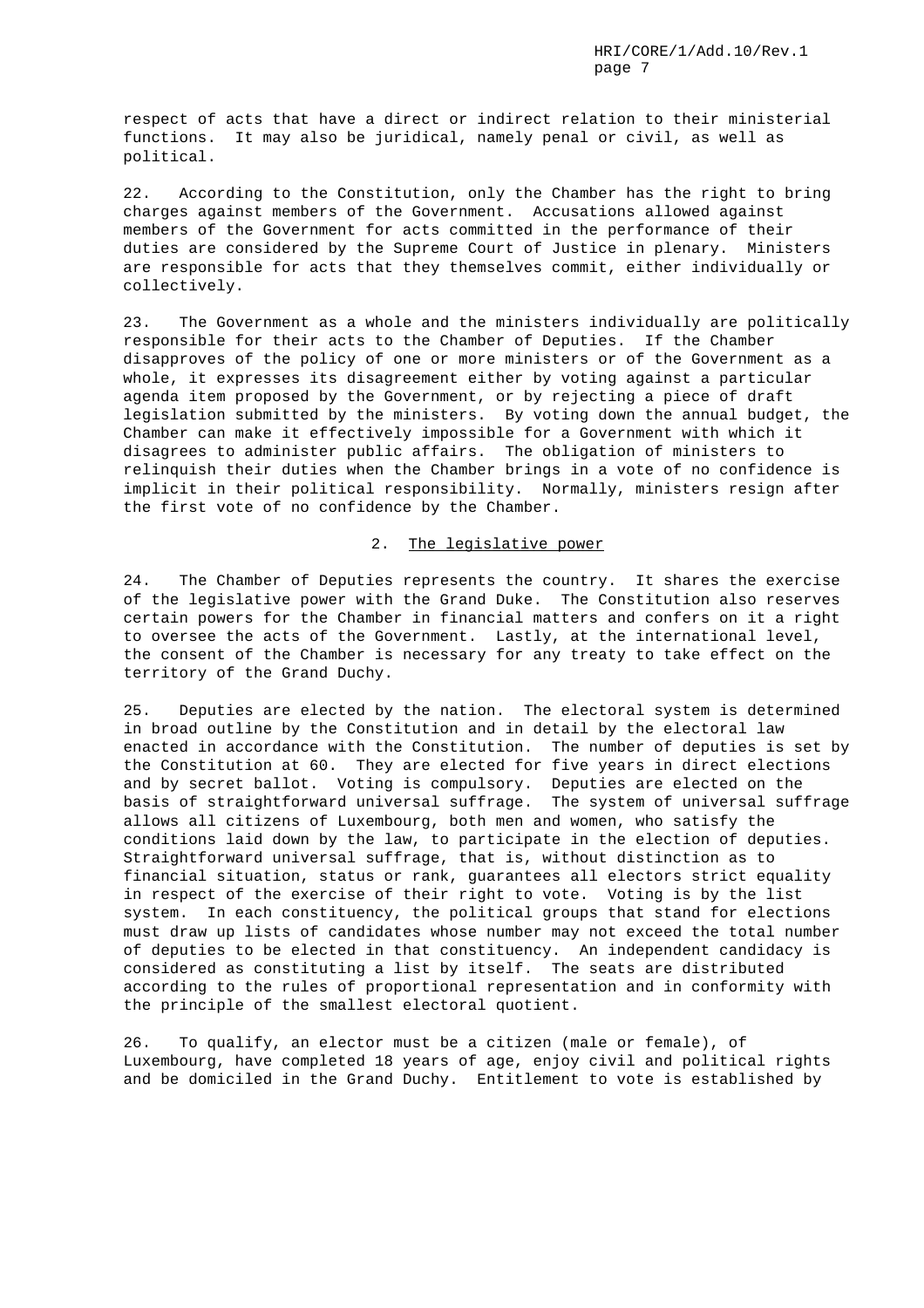being recorded on the electoral register. To be eligible for election, a person must be a citizen (male or female) of Luxembourg, enjoy civil and political rights, have completed 21 years of age on the day of the election and be domiciled in the Grand Duchy. The conditions which disqualify a person from voting are the same as those which disqualify a person from standing for election.

27. Under the Constitution, a deputy's mandate is incompatible, for example, with the functions of a member of Government, a member of the State Council, a judicial magistrate, a member of the Audit Office, a district commissioner, a Government tax collector or accountant and a serving career soldier. Acceptance of the mandate is signified by taking the oath of office. Conversely, any member of the Chamber who accepts an office, a post or a responsibility that is incompatible with his mandate is automatically divested of his mandate by reason of that appointment. The personal situation of deputies and the mechanism whereby the Chamber exercises its powers are the subject of constitutional provisions designed to preserve the freedom of expression and the independence of the deputies elected by the nation and to ensure the effectiveness of the Chamber of Deputies.

28. The Constitution guarantees parliamentary immunity to deputies. No deputy may be prosecuted or arrested for any statement made within the Chamber, even if such statements constitute violations of criminal law such as insults, slander, incitement to riot, etc. This immunity is permanent. It protects the deputy during and outside sessions. It also covers former deputies in respect of any opinions expressed during the exercise of their mandate. No deputy who is guilty of a crime, an offence, or misdemeanour may be arrested or subjected to criminal prosecution for the duration of the session, without the authorization of the Chamber, except in the case of flagrante delicto. If the Chamber so demands, the arrest or prosecution of a deputy shall be suspended during the entire session. This form of immunity is not valid when the Chamber is not in session.

29. The working of the Chamber is regulated by certain provisions of the Constitution and by the rules of procedure drafted by the Chamber itself. Its meetings are public. It may not adopt a resolution unless a majority of the members is present. All resolutions must be adopted by an absolute majority of votes. In the case of a tied vote, the proposal submitted for consideration is rejected. Every year, the Chamber meets in a regular session, automatically, without a special convocation, on the second Tuesday of October, at 3.00 p.m. Sessions are opened and closed by the Grand Duke in person or by a representative appointed by him for this purpose. At the opening of each session, an interim committee is formed comprising the most senior member who acts as chairman and the two youngest members who act as secretaries. After the examination of credentials, the Chamber, by a majority of votes, appoints its permanent bureau composed of a president, three vice-presidents and five secretaries. All members of the bureau are appointed for the duration of the session. In order to facilitate and rationalize work, the rules of procedure of the Chamber provide for the establishment of a working committee and the formation of standing committees and ad hoc committees.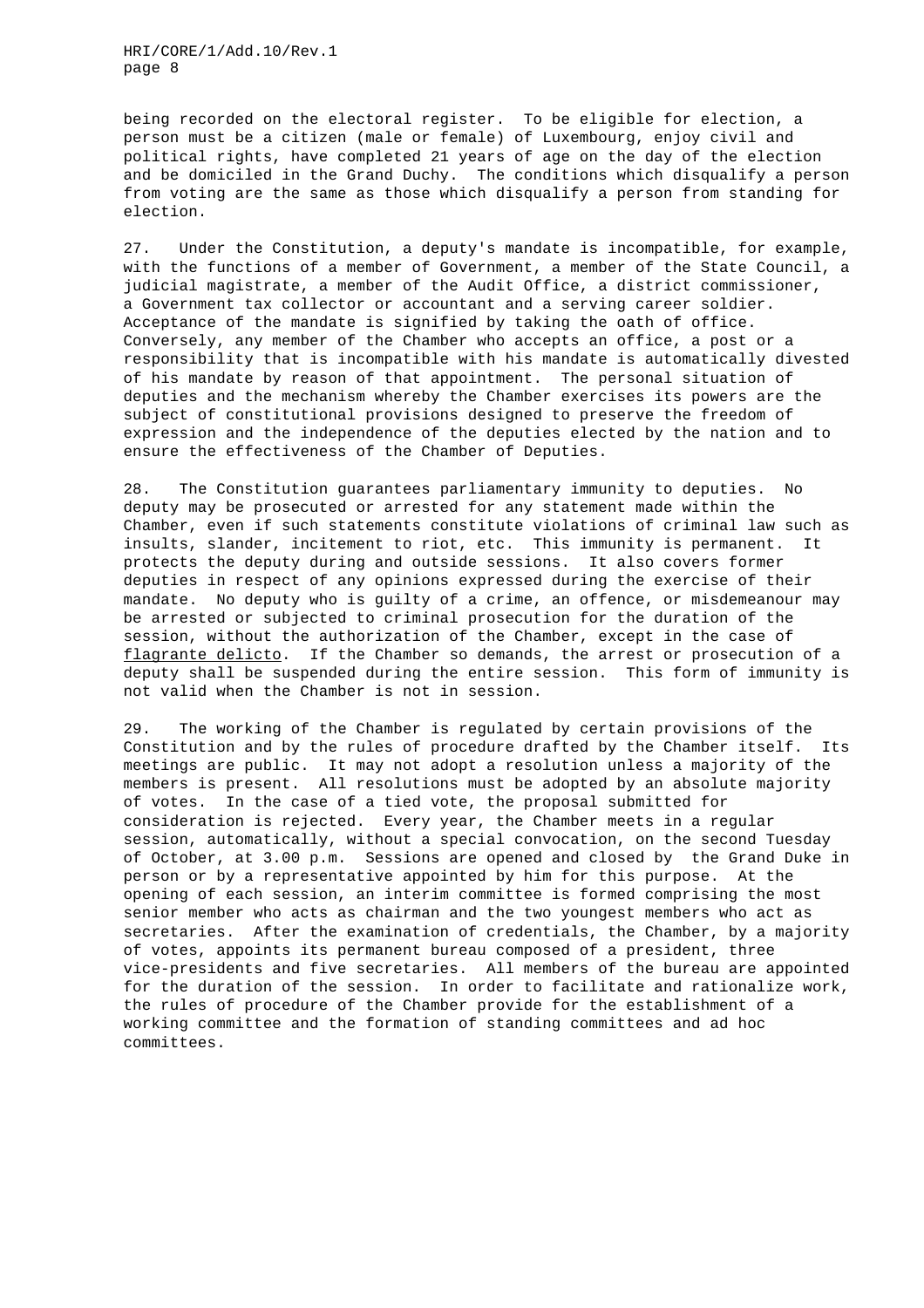30. Like the Grand Duke, the Chamber has the right to introduce legislation. An initiative by the Chamber, or parliamentary initiative, is called a private bill whereas an initiative by the Grand Duke is called a Government bill. The Chamber examines and discusses Government bills and private bills which are brought before it. It adopts or rejects them by means of a vote. The procedure for drafting a bill is carefully regulated by the legislator and is circumscribed by a whole series of constitutional guarantees. No bill, whether a private bill or a Government bill, may be put to a final vote before the Council of State has given its opinion. The deputies may submit amendments during the discussion. These must be drafted in writing and submitted to the President of the Chamber. They must be seconded by at least five deputies. The Chamber is required to vote no less than four times on the same bill. The vote on the bill as a whole is always taken by roll-call. After voting on an entire bill, the Chamber is, as a rule, required to take a second decision on the same bill, within a certain period, thereby allowing it time for reflection. While it is true that the Constitution permits the Chamber to dispense with this second vote, the Council of State must then indicate its approval. In order to compensate, as it were, for the absence of a second Chamber, the Constitution thus causes the Council of State to deviate from its purely advisory role and gives it what amounts to a suspensive right of veto in the legislative procedure. The legislative work of the Chamber is completed, either with a waiver of the second vote or, after a three-month interval, with the second constitutional vote.

31. Even after a law has been finally adopted by the Chamber, the process is only complete after it has been approved by the Grand Duke. It can enter into force only after it has been promulgated and published in the Mémorial, the Official Journal of Luxembourg. Approval by the Grand Duke of any law voted by the Chamber constitutes a vital step by him in the exercise of the legislative power. The application of the law through promulgation and publication forms an essential part of the exercise of the executive power. In practice, the Grand Duke approves and promulgates the law by appending his signature to the text of the law which contains the wording concerning promulgation. In this case, therefore, by means of the same signature, he exercises both the legislative and executive powers.

32. The Constitution has reserved for the Chamber, as the organ of legislative power, various means of action vis-à-vis the Government, as the organ of executive power. Control by the Chamber is exercised in financial matters as well as in political and administrative matters. In respect of financial matters, the Chamber exercises control over the Government through the annual vote on the budget and taxes, the right to draw up the State's accounts each year and a certain measure of supervision of the administration of public property of the State. The Constitution vests the legislative authority with the power to grant or refuse the Government the authorization to collect revenue and to incur expenditure. This authorization is usually expressed through the annual vote on the budget. The budget is prepared in the form of a law and according to the rules laid down for the legislative procedure to be followed in case of a government initiative. The right of the Chamber to draw up the State's accounts is the corollary to its right to vote on the budget. Apart from the annual control of the current financial administration of the State, the Constitution reserves for the legislative power a number of decisions which go beyond the framework of the normal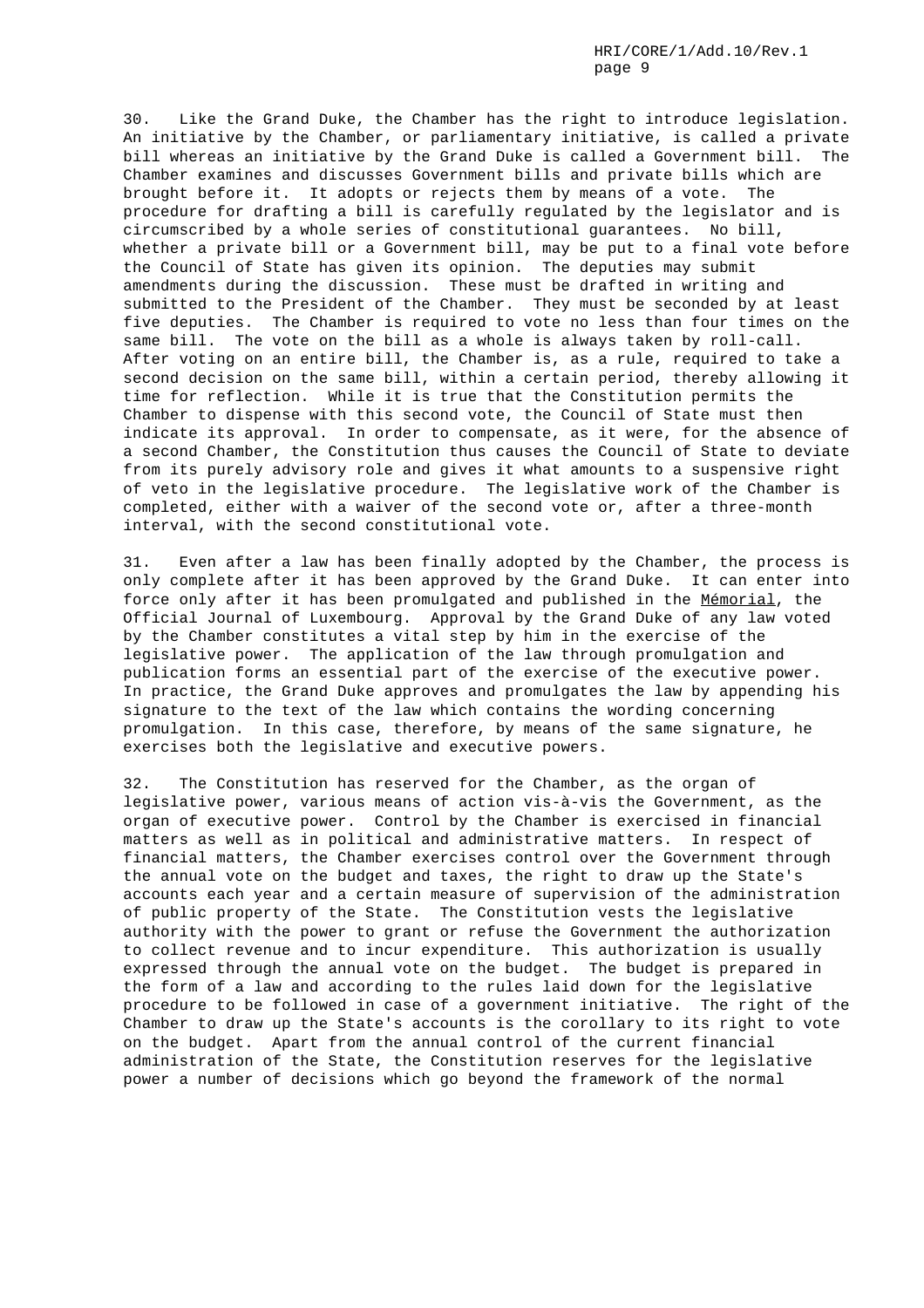administration of the public property of the State. Taxes may only be introduced by means of a law. The budget law contains an authorization to levy regular taxes. Extraordinary taxes must be authorized by a special law. The Chamber's control over government business is not limited to financial matters but also takes the form of powers of supervision granted to it by the Constitution and by certain special laws on political and administrative matters.

33. The Chamber may request the members of the Government to attend its public meetings. It has the right to ask them questions and to put formal questions on issues of public interest. A question does not call for a general discussion and does not give rise to a vote by the Chamber. Formal questions are settled by a public debate and, if necessary, a vote may be taken by the Chamber on a particular agenda item. Every deputy has the right to table motions. Motions are discussed and voted on by the Chamber, if they are seconded by at least five deputies. They may be on many different subjects. For example, they may cause the Chamber to take a decision on a specific government action, call upon the Government to take certain actions, censure, indicate approval, express confidence in or withdraw it from the Government, etc. The confidence of the Chamber may be withdrawn from the Government either by a vote of no confidence or by a negative vote on any provision under discussion, on the subject of which the Government had asked for a vote of confidence. A decision taken by the Chamber, against the expressly formulated wish of the Government, puts the latter in a minority position and forces it to resign.

34. The Chamber has the right of investigation. It may hear witnesses and appoint experts to form an opinion on certain doubtful cases which are submitted for its consideration. The petitions addressed to the Chamber are examined in the Commission on Petitions which submits a report on them within a fortnight. The members of the Government are obliged to provide explanations on the content of these petitions whenever the Chamber so requests. Lastly, the Chamber has the right to bring charges against members of the Government concerning acts related to the performance of their duties. Charges against ministers which are admitted by the Chamber are brought before the Supreme Court of Justice, in plenary.

## 3. The judicial power

35. The Constitution vests the exercise of judicial power in the courts and tribunals. It extends to them the principle of the separation of powers by enabling them to operate independently, restricting their scope, determining their jurisdiction and by laying down a range of procedural guarantees. The organs of the judicial power are responsible for pronouncing on disputes concerning individuals, property and civil liberties. So as to ensure the fullest possible independence, the Constitution has decreed a range of provisions designed to make judges independent from litigants, and from executive and legislative bodies. Judges may not be removed from office. They may only be suspended or dismissed by decision of the Supreme Court of Justice, pursuant to an application from the public prosecutor. Judges may not be transferred without their agreement. The decision to retire judges is taken by the Supreme Court of Justice.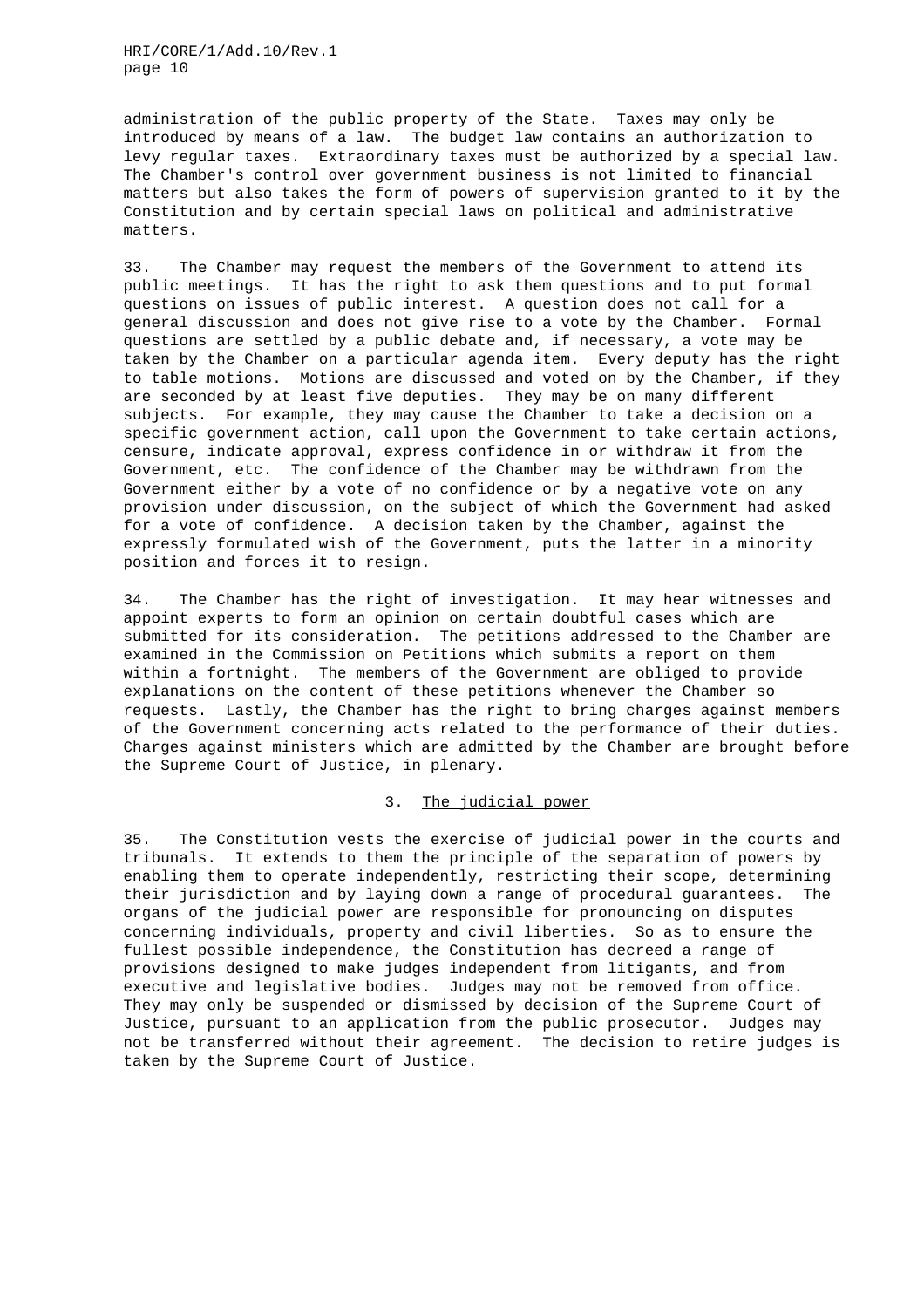36. Magistrates occupy the first rung of the judicial ladder. Their jurisdiction only extends to such matters as are specified by law, in civil, commercial and criminal cases.

37. The circuit courts hear civil, commercial and criminal cases. Their decisions may only be taken by a fixed number of three judges, including the president. Hearings are held in the principal towns of each district. In civil and commercial matters, the circuit court's jurisdiction covers all cases except those which the law has specifically assigned to other courts.

38. In criminal matters, the correctional court tries minor offences, i.e. offences which under the Penal Code or special laws carry a minimum sentence of eight days and a maximum of five years and a fine of over 2,500 francs, which may be separate or cumulative.

39. Crimes, i.e. offences for which the Penal Code or special laws lay down a sentence of hard labour for life or for a determined period, or rigorous or ordinary imprisonment, come under the jurisdiction of the criminal division of the circuit courts, subsequent to the abolition of the Court of Assize by a 1987 Law.

40. The circuit court hears appeals against decisions handed down in the first instance by the magistrates, with the exception of final decisions handed down by them in cases involving amounts below a certain level.

41. The Constitution also vests in the courts jurisdiction in disputes involving political rights, i.e. the rights to which citizens are entitled in their relations with the State. In the narrow sense, these rights include the right to take part in affairs of State, such as, for example, the right to vote, the right to stand for election and the right to be appointed to public office. In a broader sense, disputes involving political rights are those in which individuals are opposed to the administration or those that oppose different government departments.

42. However, the Constitution allows the legislator to provide for exceptions to the general jurisdiction of the ordinary courts. These constitutional powers have to a large extent made it possible to withdraw administrative litigation from the jurisdiction of the organs of the judicial power and to vest it, by means of special laws, in administrative courts such as the Council of State's Litigation Committee, the Audit Office, the Pensions Commission, the Arbitration Board and the Social Security Board, etc. Under Luxembourg law, administrative courts are distinguished by the fact that their jurisdiction, in principle, only covers matters over which they have been given specific statutory jurisdiction.

43. The Supreme Court of Justice sits in Luxembourg. It is composed of a Court of Cassation and a Court of Appeal. The Court of Appeal is subdivided into 10 divisions on each of which three judges sit. The Court of Appeal deals with decisions given at first instance by circuit courts. The Court of Cassation consists of one division with five judges, who are the President of the Court, two judges of the Court of Cassation and two judges chosen from among the judges of the Court of Appeal who have not previously dealt with the case being heard. It deals fundamentally with decisions taken by the Court of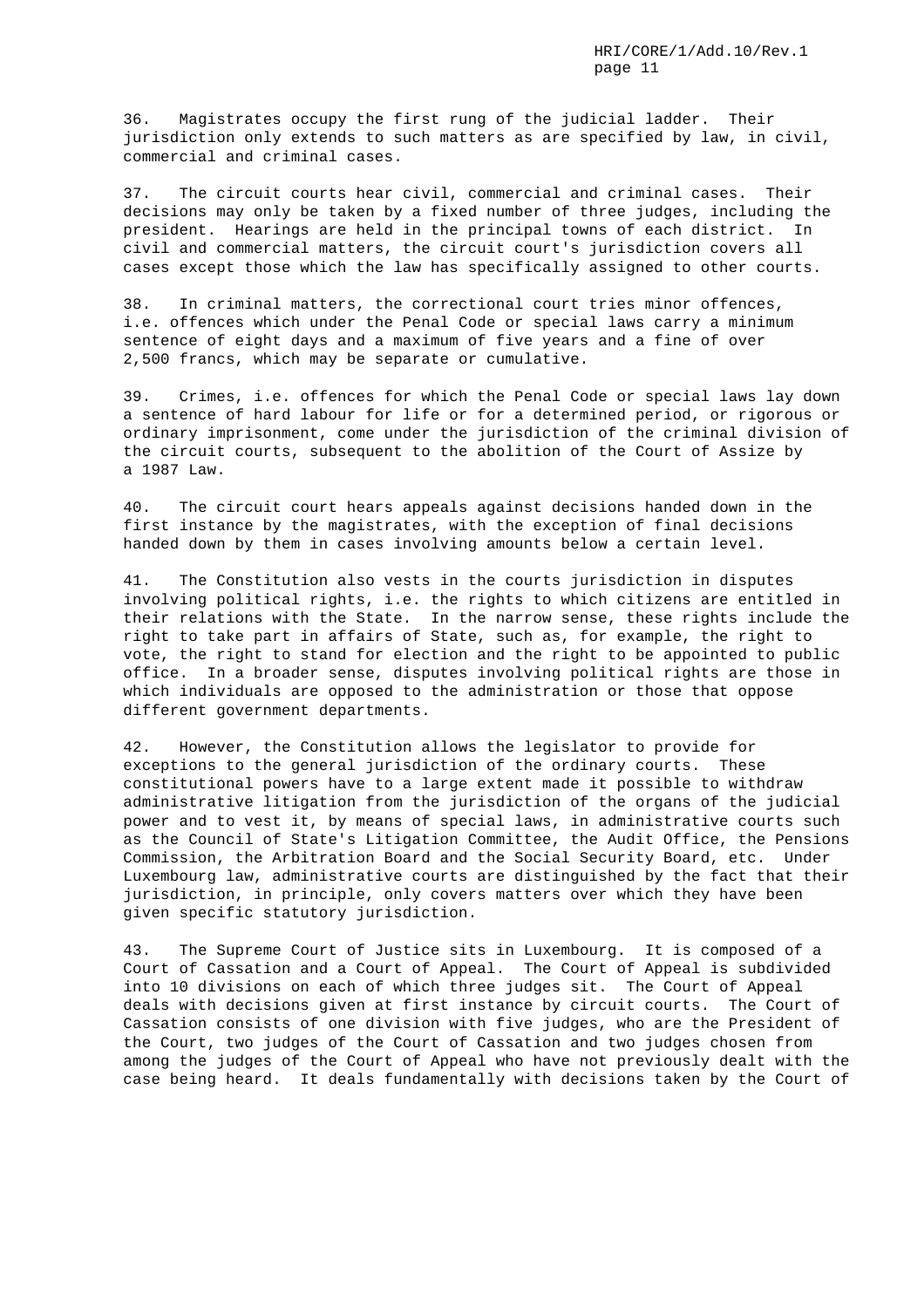Appeal, the Military Court, and decisions given at last instance by circuit courts and magistrates courts. Decisions and judgements may only be submitted to the Court of Cassation on the grounds that they constitute a breach of the law, an abuse of authority or for error of form which constitutes either an infringement of an essential procedural requirement or grounds for nullity. The Court, sitting in full session, also hears charges declared admissible by the Chamber of Deputies against members of the Government, cases involving conflicts of competence and disciplinary cases against judges.

44. Court hearings must be public, unless a public hearing is likely to jeopardize public order. In such cases, the court may exceptionally exclude the public, in a substantiated judgement handed down in the usual form. All judgements must be delivered in a public hearing, even if the trial itself has been in camera. All courts are required to substantiate their judgements. The institution of judicial remedies, whereby an appeal may be made against a decision of a lower court before a higher court, provides citizens with additional safeguards of equity.

45. Last, we should mention the jurisdiction of the European Commission of Human Rights of the Council of Europe which receives individual appeals in certain conditions, which include the requirement that domestic remedies must have been exhausted, and the jurisdiction of the Court of Justice of the European Communities, which is also subject to a number of conditions, and which extends to cases defined by current community law.

#### B. The communes

46. The representativeness of political parties in the Chamber of Deputies is not necessarily reflected in the communes. In Luxembourg, where there are neither provinces nor departments, the commune is the only expression of the principle of territorial decentralization. From the administrative angle, the commune is an autonomous community on a particular territory having legal personality. It manages its property and interests through local representatives, under the supervision of the central authorities.

47. In accordance with the Constitution, each commune has a communal council directly elected by those inhabitants who qualify as voters. The communal council represents the commune and its role, relatively speaking, is comparable to that of the Chamber of Deputies within the State. A person's domicile is recorded on the electoral register. In order to be elected as a communal councillor it is necessary to be a citizen of Luxembourg or a national of another member State of the European Union; to enjoy civil rights and not to have forfeited the right to stand for election either in the member State of residence or in the member State of origin; this latter objection cannot be applied to non-Luxembourg citizens of the European Union who have lost the right to stand for election in their country of origin on account of their residence outside their member State of origin; to be 21 years old on the date of the election and to have regularly resided for over six months in the commune or section. The Grand Duke may dissolve the communal council. When he does so, an election is held not later than three months after the dissolution.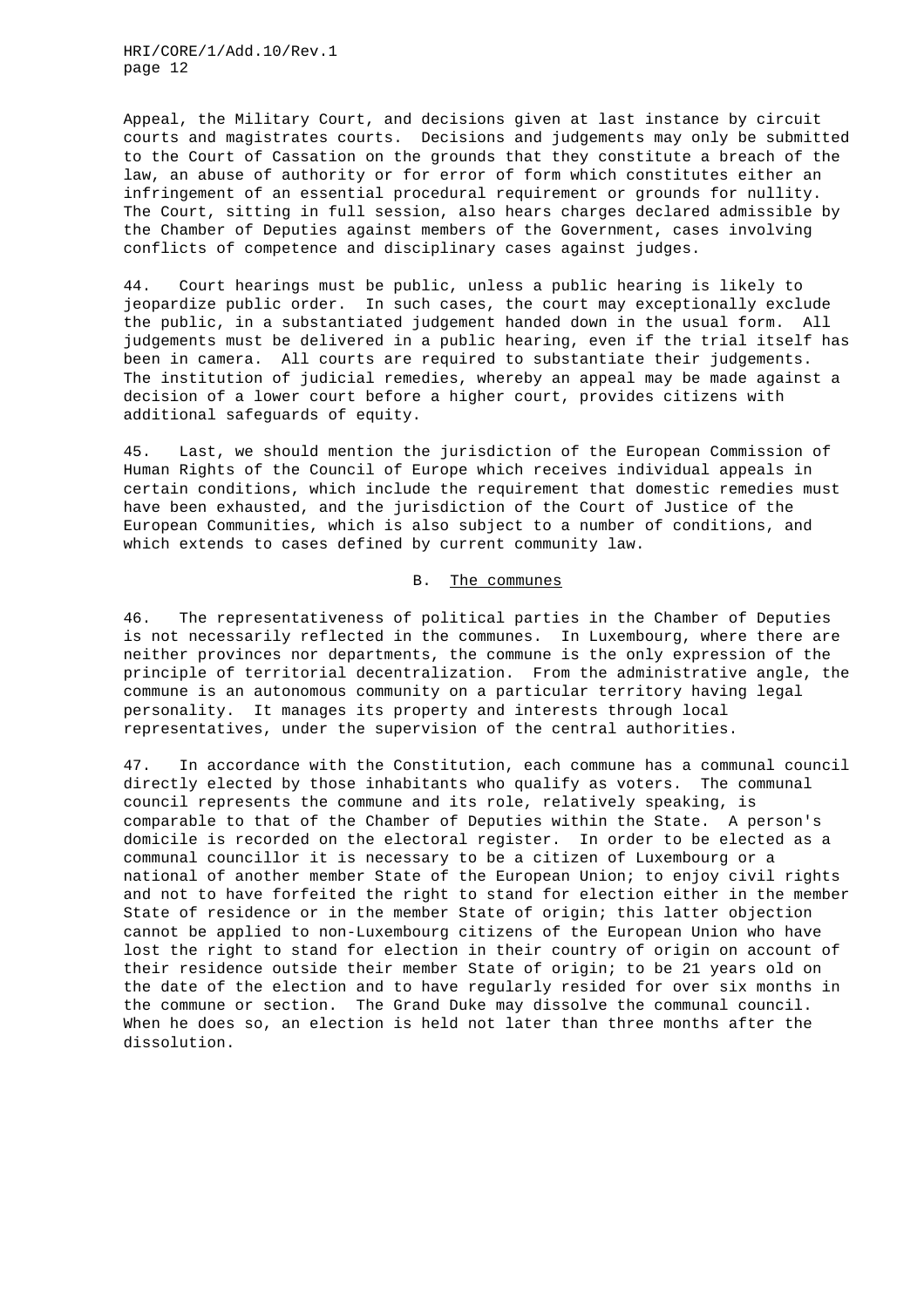48. Communal councillors are elected every six years by two different forms of ballot: by a majority ballot in communes with less than 3,000 inhabitants (an individual vote with no lists of parties or groups) or by a proportional ballot in communes with over 3,000 inhabitants (a vote for lists of parties or groups). Of the 118 communes, 96 currently vote by the majority ballot and 22 in a proportional ballot.

49. Communal authority is exercised by the communal council, the board of burgomasters and aldermen or the burgomaster alone. Relationships between these two bodies are comparable to those between the organs of the legislative power and executive power in the State. The communal council has jurisdiction over all matters of interest to the commune, i.e., in particular the commune's internal administration, communal property, income, expenditure, works, the commune's public bodies, the appointment of the secretary to the commune, its collector of taxes and communal employees. The law determines the commune's participation in education. It also vests in the communal council responsibility for issuing communal regulations and by-laws which are enforced by penalties. These regulations may under no circumstances contravene general law or administrative regulations.

50. The burgomaster presides over the meetings of the communal council which must be public - and steers the debates. If he is unable to do so, he appoints an alderman to replace him. Failing this, he is replaced by the aldermen, and then by the councillors, in order of seniority. The council may take decisions only if a majority of its members is present.

51. The board of burgomasters and aldermen, whose members must be chosen from among the communal councillors, is responsible for the day-to-day running and management of the commune. At the communal level, it corresponds to what the Government is for the State. It performs not only purely communal functions, but also operates in certain cases as an organ of the central Government. Burgomasters are appointed and removed by the Grand Duke. Urban aldermen are appointed by the Grand Duke and aldermen in other communes by the Minister of the Interior. The board of burgomasters and aldermen meets on the days and at the time set by communal rules of procedure and in all cases as often as the prompt dispatch of business requires. It is presided over by the burgomaster or in his absence by the alderman next in rank. Its meetings are not public.

52. The board of aldermen, in its capacity as an organ of the central Government, is responsible for enforcing governmental laws and decisions on the territory of the commune. The burgomaster is responsible for the enforcement of public order statutes and regulations under the supervision of the district commissioner. Responsibility for the judicial police is specifically vested in the burgomaster who may delegate his authority to a member of the board of aldermen, subject to the approval of the Government Procurator. Civil status documents and the civil registry are the sole responsibility of the communal authorities. The burgomaster or an alderman appointed by him acts as registrar.

53. The board of burgomasters and aldermen, in its capacity as an organ of communal authority, is responsible for publishing and enforcing the decisions of the communal council, for the administration of communal property, the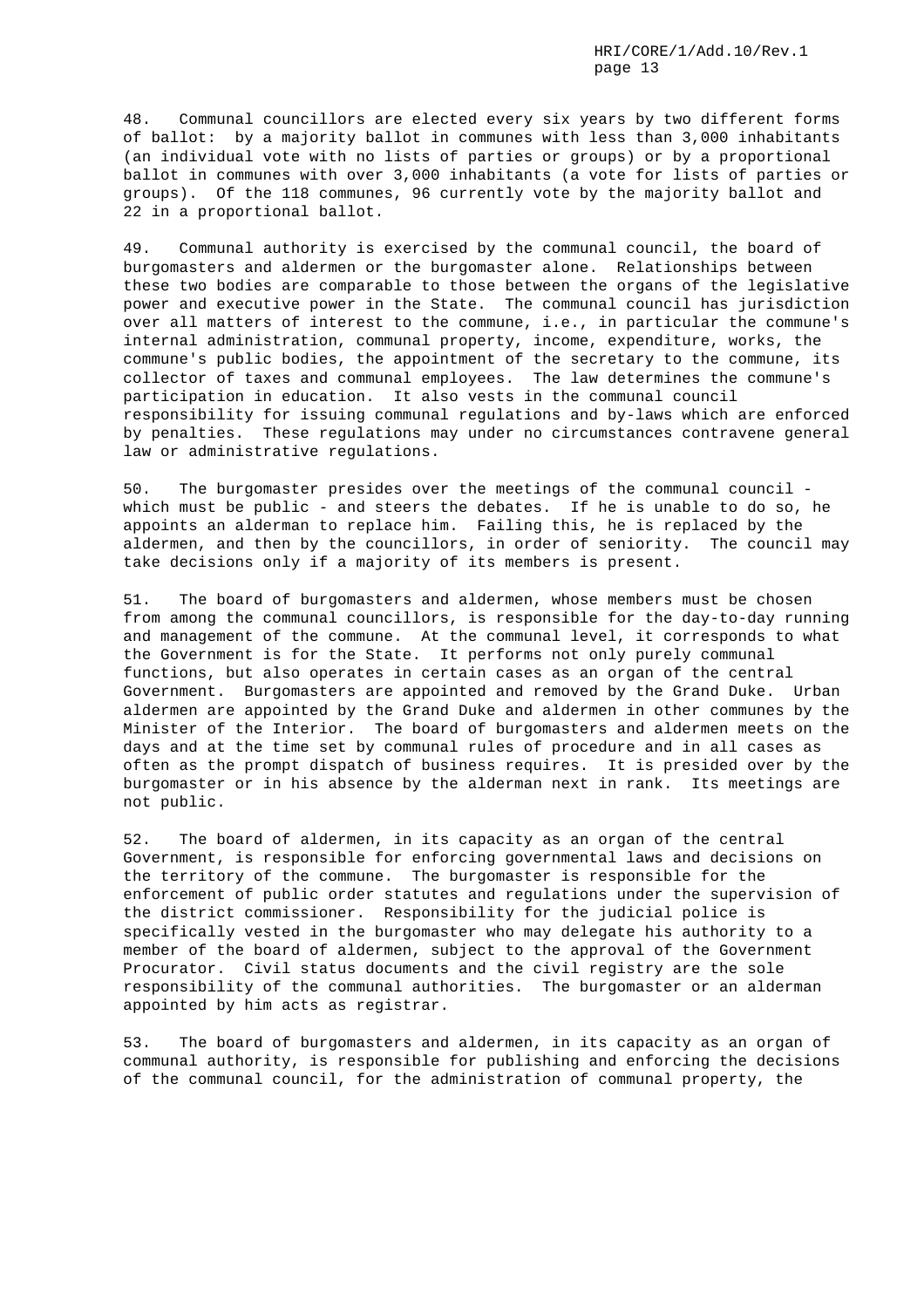management of income, the regulation of expenditure, the supervision of communal funds and accounts, the administration of communal bodies, for policing in rural areas, the management of communal works, for any judicial steps taken by the commune, for keeping archives, etc.

54. To meet their expenditure, communes receive income from their property as well as revenue from communal taxes and rates. They also receive non-earmarked funds and specific subsidies from the State. When they face heavy extraordinary expenditure, they may also contract loans. No communal tax or rate may be introduced without the consent of the communal council. In addition, no communal tax may be introduced without the approval of the Grand Duke. The right vested by the Constitution in the commune's representative bodies to deal themselves with matters of exclusively local interest allows them considerable autonomy in the form of communal authority, local representation and legal personality. As the commune is a juridical person under public law, it owns and manages its own property, and may acquire rights and take on obligations and also plead before the courts.

55. Each administrative district has a district commissioner, appointed by the Grand Duke. Commissioners are State officials under the direct authority of the Minister of the Interior in particular and of the Government in general. Their function is to act as official intermediaries between the central Government and the communal administrations. All communal administrations, with the exception of the town of Luxembourg, come under their immediate authority and may only communicate with the higher authority through them, except in serious and exceptional circumstances. Supervision of communal management is regulated by statute, and certain acts of communal bodies may have to be submitted for approval to the supervisory authority and even be annulled or suspended if they are unlawful or incompatible with the public interest, without prejudice to the responsibilities of the judicial or administrative courts. If an act by a communal authority is annulled or rejected by the Grand Duke, the Minister of the Interior or any other competent authority, the commune may appeal to the Council of State's Litigation Committee for the measure to be quashed.

### III. ECONOMIC, SOCIAL AND CULTURAL FEATURES

#### A. Economic features

56. The economic and social policies applied by nearly all Governments since the Second World War have aimed at blending political and economic ideologies judiciously, with a view to enabling the nation's productive sector to develop while ensuring that the national product is distributed equitably among all sectors of the population.

57. According to the OECD Economic Surveys for 1995: "The Luxembourg economy has recovered rapidly from the shallow down-turn of 1992-93, in line with developments in surrounding countries. A small and very open economy like Luxembourg was bound to be affected significantly by changes in international demand conditions and, more specifically, the conjunctural situation in Europe. The steel industry underwent a deep recession which is ending only now, and total exports actually declined in 1993 before rebounding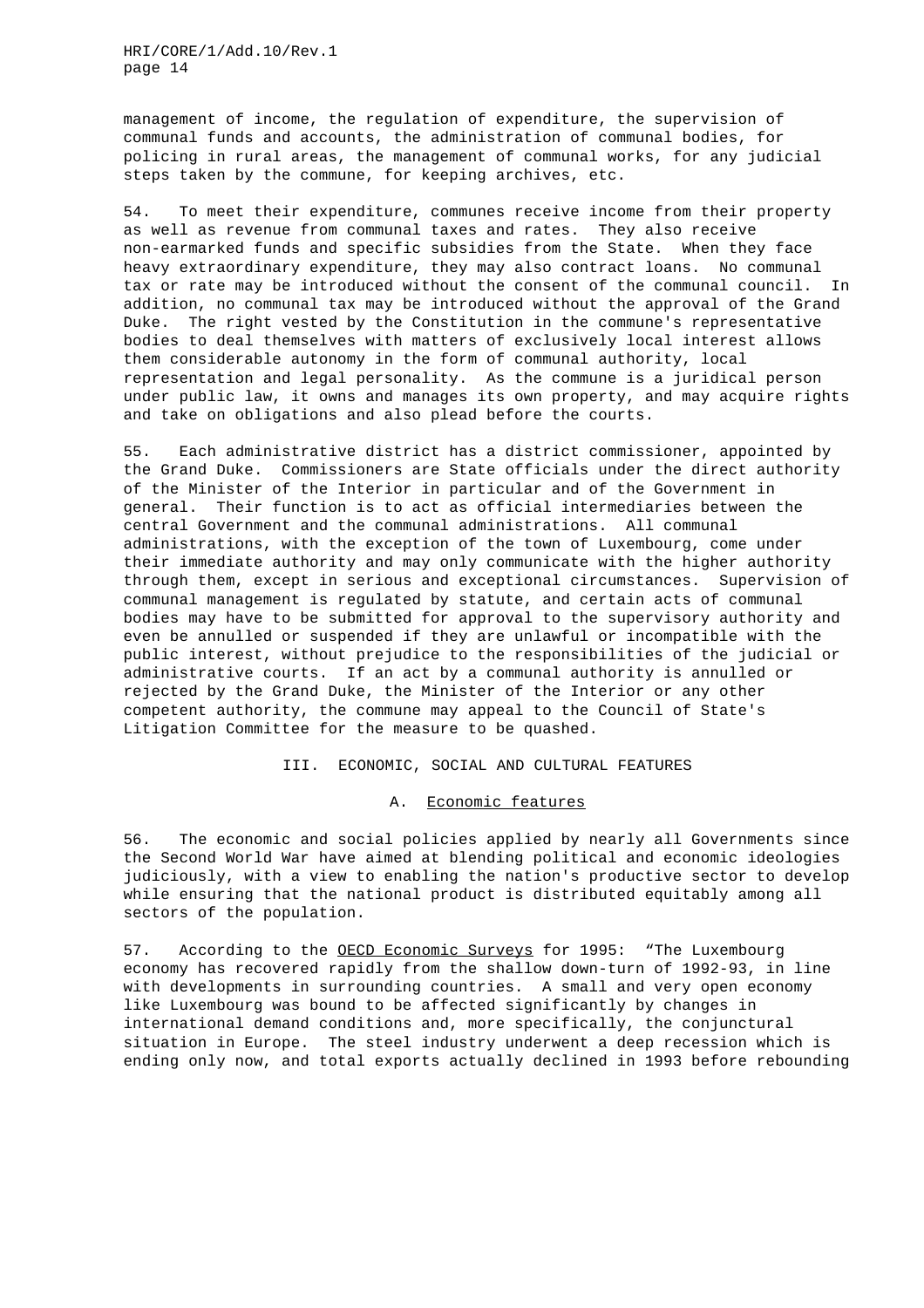markedly last year to lead the economic upturn. ... The overall position of public finance has remained quite strong and compares extremely well with that of other European countries.

58. For the year 1994, according to the European system of integrated economic accounts (ESA), the gross national product at market prices was Lux F 517 billion. For the same period, the State budgetary year finished with a surplus of Lux F 493 million, for a total income of Lux F 145 billion. The cumulative budgetary surplus was Lux F 1.1 billion at the end of 1994. The considered national debt rose from Lux F 10.5 billion in 1993 to Lux F 11.2 billion in 1994. With a gross domestic product of approximately ECU 31,000 per capita, the Grand Duchy currently ranks first within the European Community.

59. Industrial output (manufacturing and construction industries) in 1994 accounted for 23 per cent of GDP (of which 3.5 per cent was for iron and steel production). The services sector (commercial and non-commercial) accounted for 75 per cent of GDP. These figures suffice to show the gradual growth of the tertiary sector in the economy. During the period 1987-1994, the volume of average annual growth was 4.2 per cent, equivalent to an increase of 28 per cent in the national real income over six years. As for trends in prices, it should be noted that prices increased by 2.4 per cent in 1994.

60. As regards the external trade balance, for more than 15 years it has been negative; this is attributable to the following structural factors: the growing energy costs, the tripling of household consumption during the period and the intensification of investment expenditure. The deficit is nevertheless amply offset by the surplus balance of trade in services and income from production factors. During the year 1994, for example, the current account showed a surplus of Lux F 64 billion.

61. This satisfactory economic situation was maintained, in the first instance, only by far-reaching adjustments dictated by changes in the size and structure of domestic demand and, more importantly, foreign demand. The second contributory factor is the importance attached to the parallel development of social measures: the equitable redistribution of national income and the social peace it guarantees are the primary generators of improvements in productivity in enterprises and consequently constitute one of the key advantages, comparatively speaking, of the national economy.

## B. Social features

62. Social progress implies the existence of efficient public services in areas such as education, health and social welfare, as well as the expansion and modernization of the infrastructure required for such services. Social peace is also, and perhaps primarily, assured by the creation of new jobs with adequate remuneration. In this regard, let us recall that the number of wage-earners went from 112,600 in 1970 to 192,000 in 1994. Of these, 33,200 were employed in the industrial sector, 132,800 in the services sector and 22,800 in construction. The number of non-wage-earners is declining slowly but regularly, from 27,600 in 1970 to 16,100 in 1994. It should also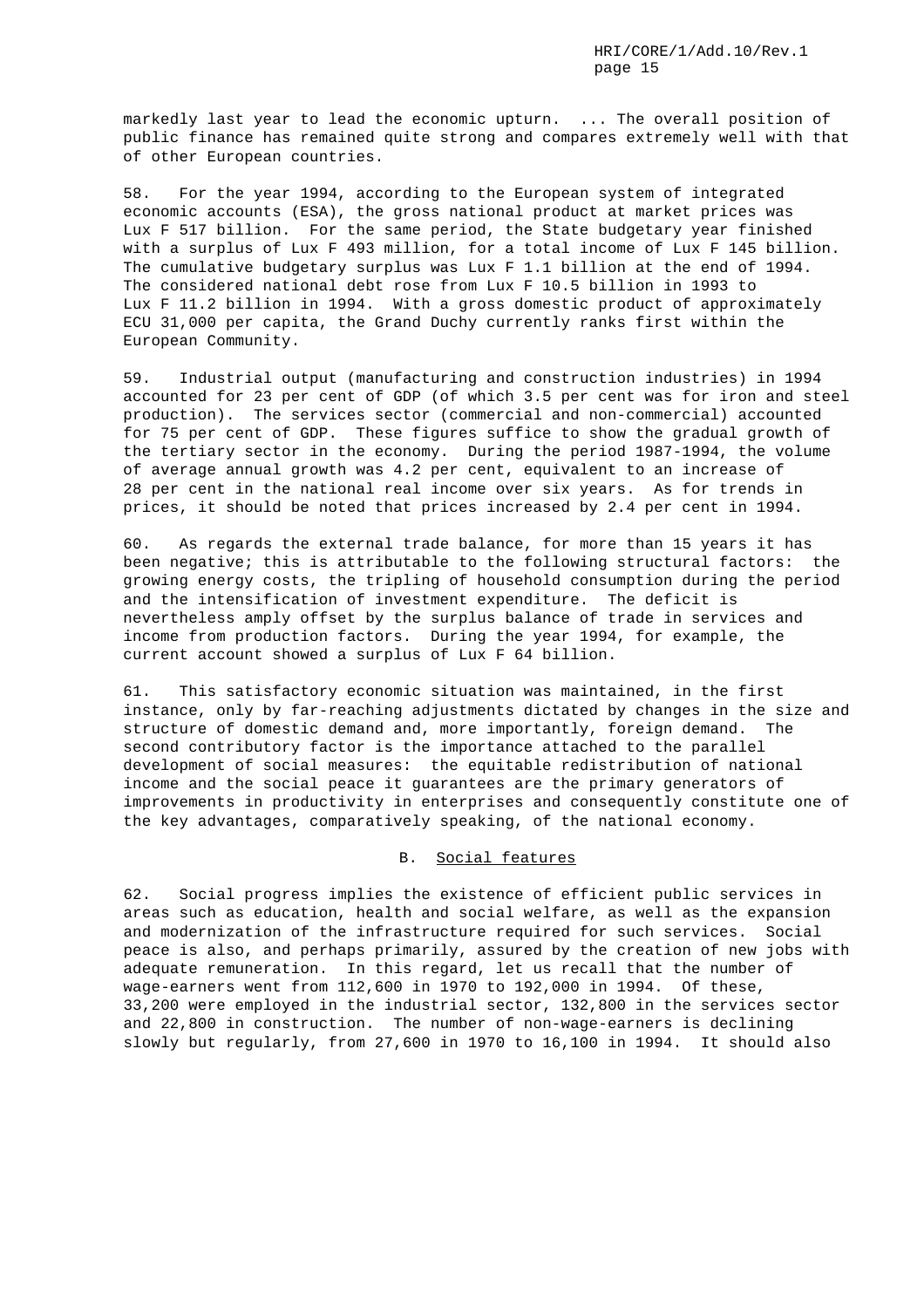be stressed that the State, with 15,223 employees, remains the primary employer in Luxembourg, followed by the iron and steel company ARBED, which currently has 7,340 employees.

63. The economic growth of recent years could not have been achieved without an increase in the number of wage-earners. Three phenomena contributed significantly to meet the requirements of a steadily expanding job market. First, the number of cross-border workers rose from 13,400 in 1980 to some 51,300 in 1994. Second, the proportion of women gainfully employed went from 23 per cent in 1970 to 37 per cent in 1994. In some sectors, such as credit institutions, women now represent nearly 50 per cent of the total workforce. Finally, it should be recalled that part-time work was expanded, with a concomitant increase in the number of jobs.

64. In 1993, the unemployment rate exceeded 2 per cent for the first time. In 1994 it rose to 2.7 per cent. It is becoming increasingly apparent that the rise in unemployment is not a macro-economic problem, since job opportunities are numerous and constantly increasing. The majority of the new jobs created have been taken by cross-border workers. Thus the number of wage-earners rose by 4,850 in 1994 and the number of cross-border workers by 400. In the same period the number of job-seekers (residents) rose by 1,100. In the early 1990s, wages increased rapidly on account of the institutionalized system of wage indexing and the linkage of the minimum wage to the mean rate of pay increase in the economy. This trend had repercussions on the competitivess of the Luxembourg economy, and in 1994 the Government adopted measures to safeguard employment, price stability and the competitiveness of enterprises. In industry, for example, wages and salaries fell by 2 per cent between 1993 and 1994.

65. One factor that contributes in no small measure to the maintenance of social peace in Luxembourg deserves to be mentioned here on account of its originality. The "tripartite" as it is commonly called, or the Tripartite Coordination Committee to give it its official name, is a forum for consultations among social partners in order to find negotiated solutions to social problems before work stoppage occurs. Established by the Act of 24 December 1977 and comprising four members of the Government (the Prime Minister and the Ministers of the Economy, Finance and Labour) and eight representatives of professional organizations of employers and workers, the Committee meets under the chairmanship of the Prime Minister. It issues an opinion prior to the adoption of any measures triggered when any of the three levels identified in the Act of 1977 is reached (1,500 unemployed, 2,500 unemployed, acute crisis).

66. Finally, concerning the social security system, reference should be made to the OECD study, according to which "... Luxembourg boasts a well-developed system of social protection dating back to the beginning of the century. While it has evolved to a substantial extent over the years, primarily through the extension of the range of benefits and inclusion of all demographic sectors, it is well-structured, transparent and, although generous, for the most part affordable, at least over the medium term. It is based to an important extent on the principle of solidarity between socio-economic groups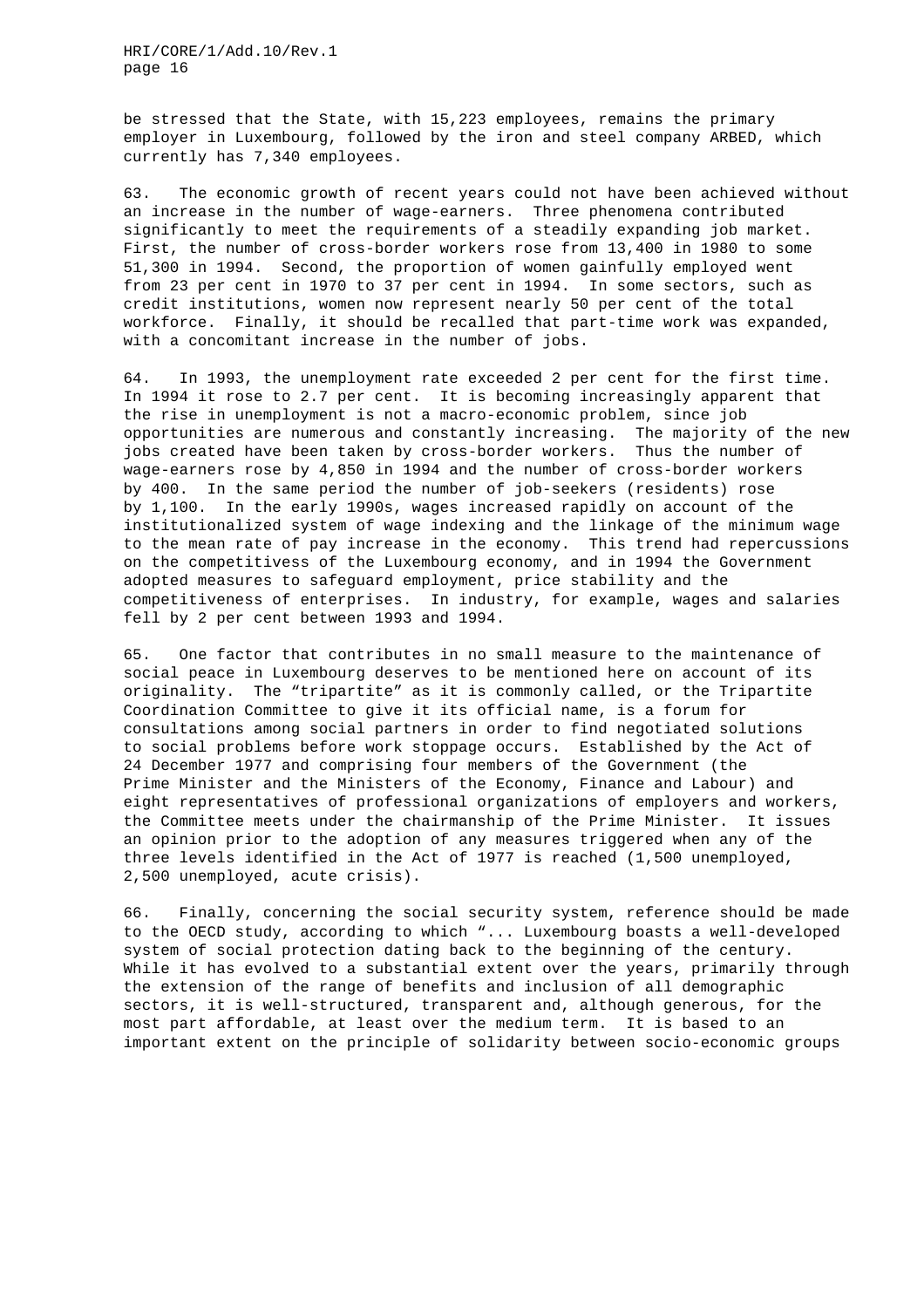and workers and the retired. Such solidarity is achieved through an equalization of many benefits, a community of risks and a de facto indexation of benefits to changes in real wages and salaries."

67. "The system is also marked by several distinguishing characteristics. The most important of these is the partially-funded nature of the pension system: a surplus of some 2 per cent of GDP is accumulated each year in order to keep reserves at an actuarially sound level. Second, the public old-age pension system is remarkably generous. A third noteworthy trait is the diminutive significance of the unemployment-insurance system, resulting, not surprisingly, from the lack of any appreciable level of unemployment. The unique combination of a small population and a central location has allowed 'cross-border' or 'frontier' workers to play an especially important buffering role in the domestic labour market. This, along with a history of periodic episodes of substantial immigration, has implied that the number of contributors to the system is relatively independent of purely domestic demographic factors, and that, while a substantial portion (nearly one quarter) of all pensions are paid to non-residents, there has been none the less a substantial transfer from non-residents to the Luxembourg treasury. Fourth, Luxembourg has recently introduced a variety of new and innovative family-allowance benefits: a minimum-guaranteed-income scheme in 1986 and a payment to mothers of children under two who stay at home or work at low-paying jobs in 1989, for example. A fifth and final feature which is somewhat unusual is the steady increase over the longer term in budgetary transfers both in relation to total financing of social security as well as to GDP. This has been made possible by the overall healthy state of Luxembourg's economy and its history of prudent fiscal policy."

# C. Cultural life

68. To conclude this chapter, we shall look at several features of national culture. The Government's cultural policy is based upon a very broad definition of the concept of culture: of course this includes art in all its forms, but also an attitude of respect for other people's values. The practice of culture open to all is a bulwark against all kinds of fanaticism and a safeguard for the democratic values of Luxembourg's multiculutral society. The Government sees itself as responsible for national cultural identity: it attaches great importance to Luxembourg's language and literature. It gives prominence to buildings that form part of the cultural heritage, whether religious, rural, feudal or industrial. Here the restoration of several parts of the fortress is worth noting. This work has contributed to the inclusion of some parts of the old town and the fortress on UNESCO's World Heritage List. Moreover, the Government sets out to stimulate contemporary creative activity and pays special attention to regional balance in the field of cultural activities and facilities.

69. The principal reforms being undertaken include the new national museum of natural history to be housed in the former women's prison; the conversion of Neumürster Abbey into a centre for cultural activities, the planned museum of contemporary art (it should be noted that the former casino, now a forum of contemporary art, will continue the policy of creating awareness of art that it began in the year of culture 1995); the construction of a large concert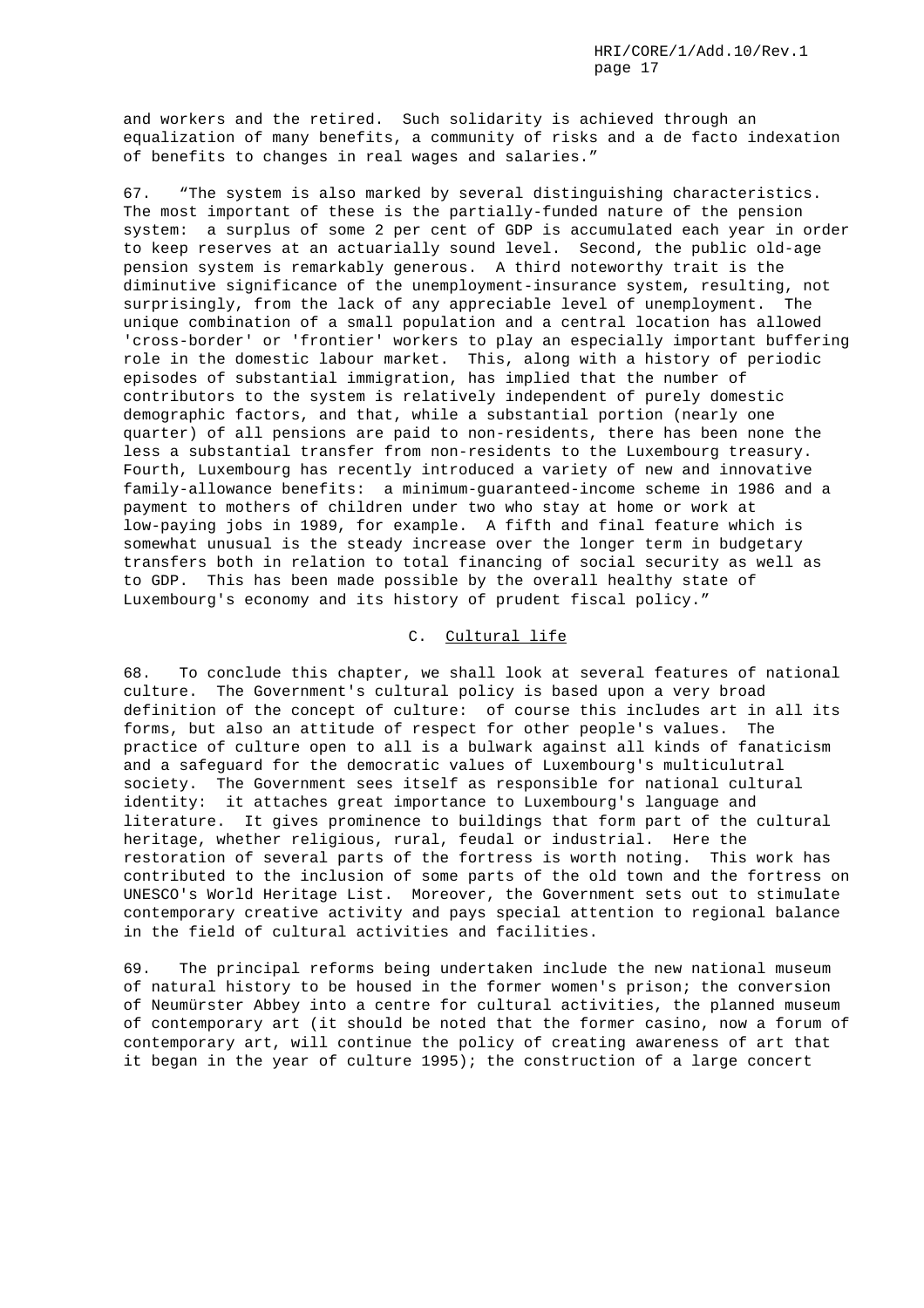hall; the setting-up of a fund for the creation of collections; a five-year regional cultural development plan that includes an inventory of the country's cultural infrastructure; the establishment of a network of regional cultural facilities; extension of the national audiovisual centre; support for provincial cinemas; draft legislation on providing assistance to independent professional artists; draft legislation on standardizing the teaching of music; establishment of a cultural promotion agency to encourage contemporary creative activities; draft legislation authorizing the Government to participate in the Henri Pensis Foundation, which is responsible for the management of the Luxembourg Philharmonic Orchestra. The year of culture put Luxembourg on the international cultural map and enabled culture to become firmly rooted in the habits of the country's citizens. The cultural events organized on the occasion of "Luxembourg, European city of culture 1995" mostly formed part of a general pattern of cultural events that will continue for years to come.

70. While the nation is one of the smallest numerically in this part of Europe, the fact remains that its history, at times very difficult, and its location at the crossroads of two great cultural entities - France and Germany - have given it an identity of its own. Its language, Luxemburgish, remains he most tangible expression of that identity. By the Act of 24 February 1984, Luxemburgish was officially declared the national language. Every pupil in Luxembourg learns German from the first year of primary school education (at the age of six) and French from the second year. The whole educational system in Luxembourg is based on this bilingual approach. In educational curricula, the weight of Luxemburgish is limited, but in daily life it plays a very important role: Luxemburgish is the lingua franca of the entire nation. Against this background, it will be understood that the trilingualism dear to the citizens of Luxembourg filters through to literary creation: some authors are even able to express themselves well in the three languages. As Luxemburgish is spoken and sometimes written beyond the borders of the Grand Duchy, its place in a "Europe of the regions" is assured.

71. Confined within a small area, Luxembourg's specificity in the plastic arts has always been directly influenced by dominant trends in neighbouring countries at any given period. Owing to the assimulative capacities of the people of Luxembourg, all trends in the contemporary arts, together with the contributions of European and non-European peoples, have gradually enriched the work of its artists. Strengthened by this heritage, the arts of Luxembourg will certainly carve out a place in the cultural Europe of tomorrow. At present, the rapidly growing national art market can call on an increasingly discerning public and ever closer ties with the international art scene. The year of culture is sure to have an impact in this respect. It is hardly surprising, therefore, that the authorities, aware of this rapid evolution, are giving increasing attention to cultural activities.

72. Cultural life is animated by various entities, from private individuals to national federations, with, in between, local cultural and sports associations, associations of local societies, tourism offices and numerous communal cultural groups. The range of activities offered is constantly expanding. While the capital looms large in the cultural field compared with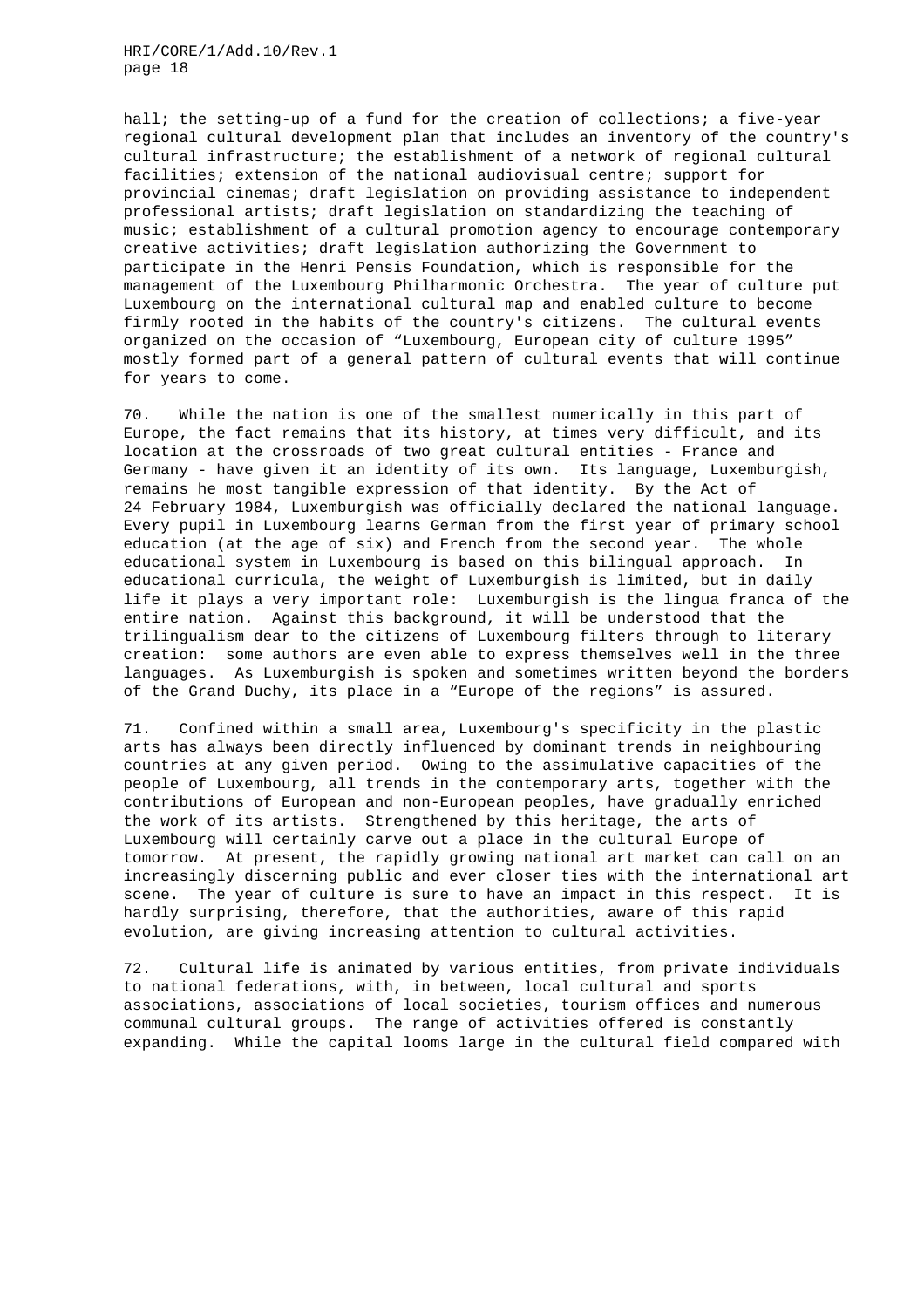other urban areas (thanks to its museums, cinemas, theatres, concert and lecture halls and libraries), the latter should not be thought to be lacking in cultural activities. There are many theatrical and musical associations, choral groups, ballet and dance groups, national socio-cultural associations as well as those of foreign origin, sports clubs and political associations established throughout the country. Annual cultural events of a high standard are organized. Examples are the Wiltz, Marnach, Echternach and Syrdall festivals, which offer concerts of classical and modern music, the cultural activities at Bourglinster Castle organized by the "Friends of the Castle", and the activities of the very dynamic municipal theatre and "Kulturfabrik" at Esch-sur-Alzette.

73. Many components of the country's architectual heritage, historical sites and monuments deserve special protection. Aside from the capital, all parts of the country with their rural, feudal, religious and industrial heritage are the beneficiaries of special protection measures. On the legislative front, mention should be made of the scope of the Act of 18 July 1983 on national sites and monuments. The Act provides for the protection of all buildings which a classification procedure deems to be of public interest for their archeological, historical, artistic, aesthetic, scientific, technical or industrial features.

74. In the area of public scientific research, an important step was taken with the adoption on 9 March 1987 of the Act providing for the establishment of public research centres. The specific intention is to organize technological research and development in the public sector and to promote the transfer of technology and scientific and technological cooperation among private enterprises and the public sector. A Centre for Population, Poverty and Socio-economic Policy Studies (CEPS) has been set up as a public establishment of the Ministry of State.

# IV. GENERAL LEGAL FRAMEWORK WITHIN WHICH HUMAN RIGHTS ARE PROTECTED

75. Any dispute that originates in a human rights violation listed in national legislation or in one of the international covenants or conventions to which Luxembourg is a party may be brought before the national courts. The subject of the dispute determines the competent tribunal. The formal context guaranteeing respect for human rights and fundamental freedoms, in other words, the working of the judicial system of Luxembourg, has been discussed at length earlier in the section on national courts and tribunals. We shall therefore not revert to it at this juncture.

# A. Main constitutional guarantees of human rights and fundamental freedoms

76. The Constitution of Luxembourg, which is a written Constitution formulated in strict terms, guarantees the rights of citizens. The relatively large number of articles in the Constitution devoted to the rights and freedoms of citizens of Luxembourg indicates the importance attached, in the organization of the State, to the free development of the individual and his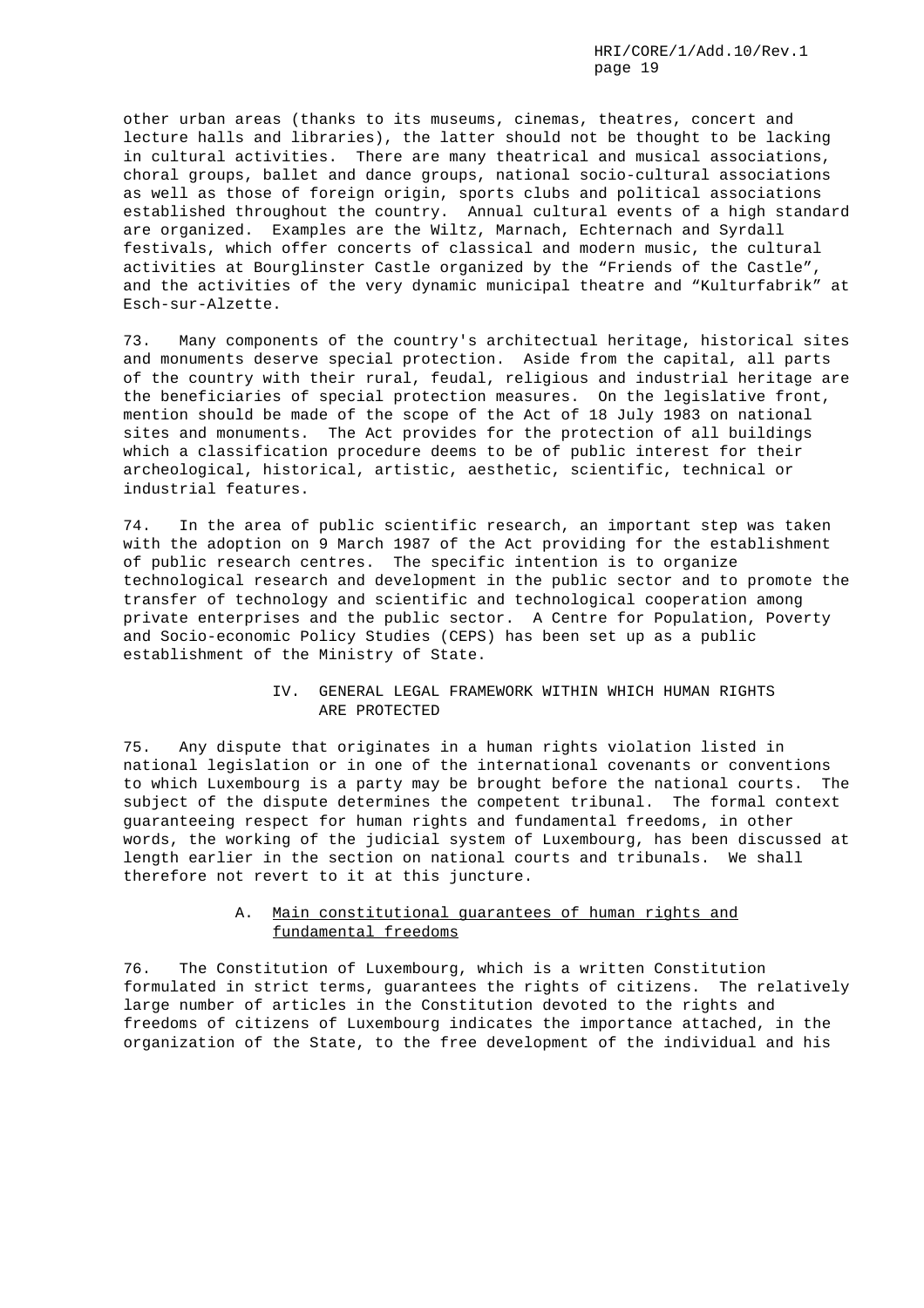protection vis-à-vis those in authority. This is especially significant as in Luxembourg the Constitution prevails over any other national rule of law. In the event of conflict, therefore, the Constitution sets aside any incompatible national rule.

77. Specifically, the Constitution in force guarantees 15 rights to all citizens and, in principle, to all aliens residing on the territory of the Grand Duchy.

- 1. Equality before the law;
- 2. Individual freedom;
- 3. Inviolability of the domicile;
- 4. Inviolability of property;
- 5. Freedom of opinion;
- 6. Freedom of the press;
- 7. Inviolability of correspondence;
- 8. Right of petition;
- 9. Freedom of worship;
- 10. Freedom of assembly;
- 11. Freedom of association;
- 12. Right to public education;
- 13. Right to institute proceedings against public officials;
- 14. Right to employment and social security;
- 15. Freedom of trade and industry.

78. Further, every citizen is entitled to forbid anyone access to his residence. No residence may be searched except in the cases established by law and in the forms prescribed by it. Freedom of opinion and freedom of the press are guaranteed, except for certain excesses, for example, encouragement to commit crimes or offences or an attack on a person's honour or on the reputation of others.

79. The Constitution guarantees freedom of worship and that of public worship, as well as the freedom to manifest one's religious opinions. It also guarantees freedom of conscience by stating that no one may be compelled to assist in any way in the acts and ceremonies of a religion, or to observe its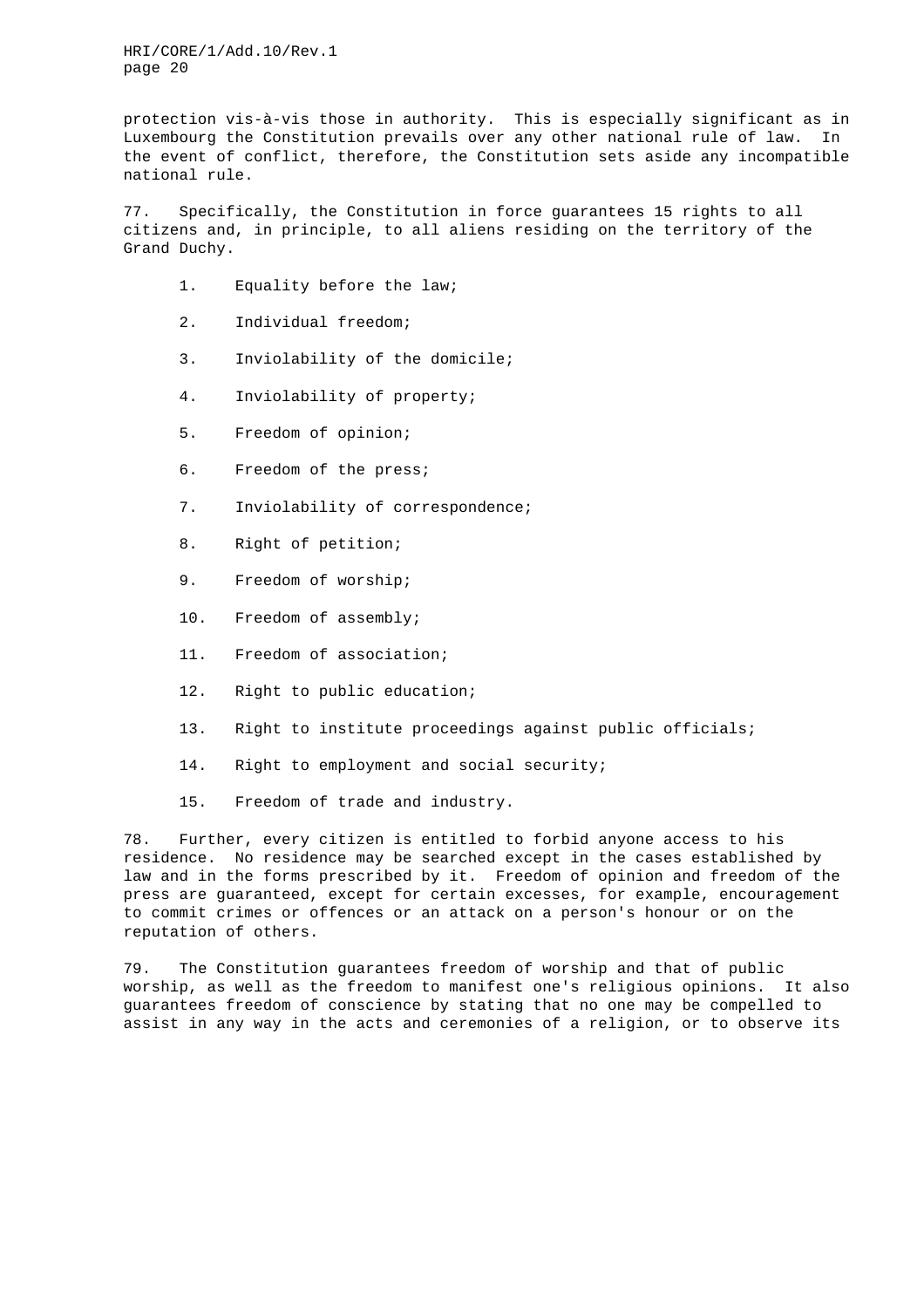days of rest. Primary education is compulsory and free of charge. The Constitution makes it obligatory for the State to set up free secondary education establishments and the requisite higher education programmes.

80. Finally, the Constitution does not merely protect paid work and trade union freedoms, but generally safeguards all occupations, trade, industry, the liberal professions and agricultural work. It also compels the lawgiver to organize social security, health protection and workers' time off.

81. Since the Constitution may be revised only by a very strict procedure (dissolution and the convening of a new Chamber, vote by a two-thirds majority), the guarantees it confers in the field of human rights are sufficiently protected.

### B. Scope of treaties, covenants and protocols

82. International instruments (see annex) are self-executing and do not require implementing regulations, unless their terms expressly state the contrary. Consequently, they create directly rights and obligations for the subjects of national sovereignty and may, without any other action, be implemented by national administrative and law courts. Disregard of them by a national court opens the way for an appeal.

83. With respect to the relations between international law and national law, it is an established supereminent principle that international law has priority over national law, in other words, international treaties take precedence over laws and all other provisions of national law. However, prior to the conclusion of international treaties, every effort is made to ascertain whether their substance is in conformity with existing domestic law. If that is not the case, internal legislation is adopted prior to any ratification of the treaty. The provisions of the Constitution ensure that the internal implementation of treaties is equated with the implementation of laws. Implementation measures are based on the provisions of the treaty. The treaty prevails over national law, even a subsequent law, because the treaty has a more elevated origin than the will of an internal organ. Specifically, therefore, the covenants of concern to us form part of the positive law of Luxembourg with effect from the time of their ratification.

#### C. Judicial sanction

84. In the State of Luxembourg, no one may be prosecuted save in the cases provided by law and following the form prescribed by it. No one may be arrested, apart from in cases of flagrante delicto, except by a substantiated court order which must be served at the time of the arrest or within the following 24 hours. The law determines in advance which court will be competent to hear cases of civil disputes or criminal offence, either by reason of the residence of the parties or the acts to be tried. No one may be taken, against his will, from the court which the law has thus assigned to him. No penalty may be admitted or applied except under the law.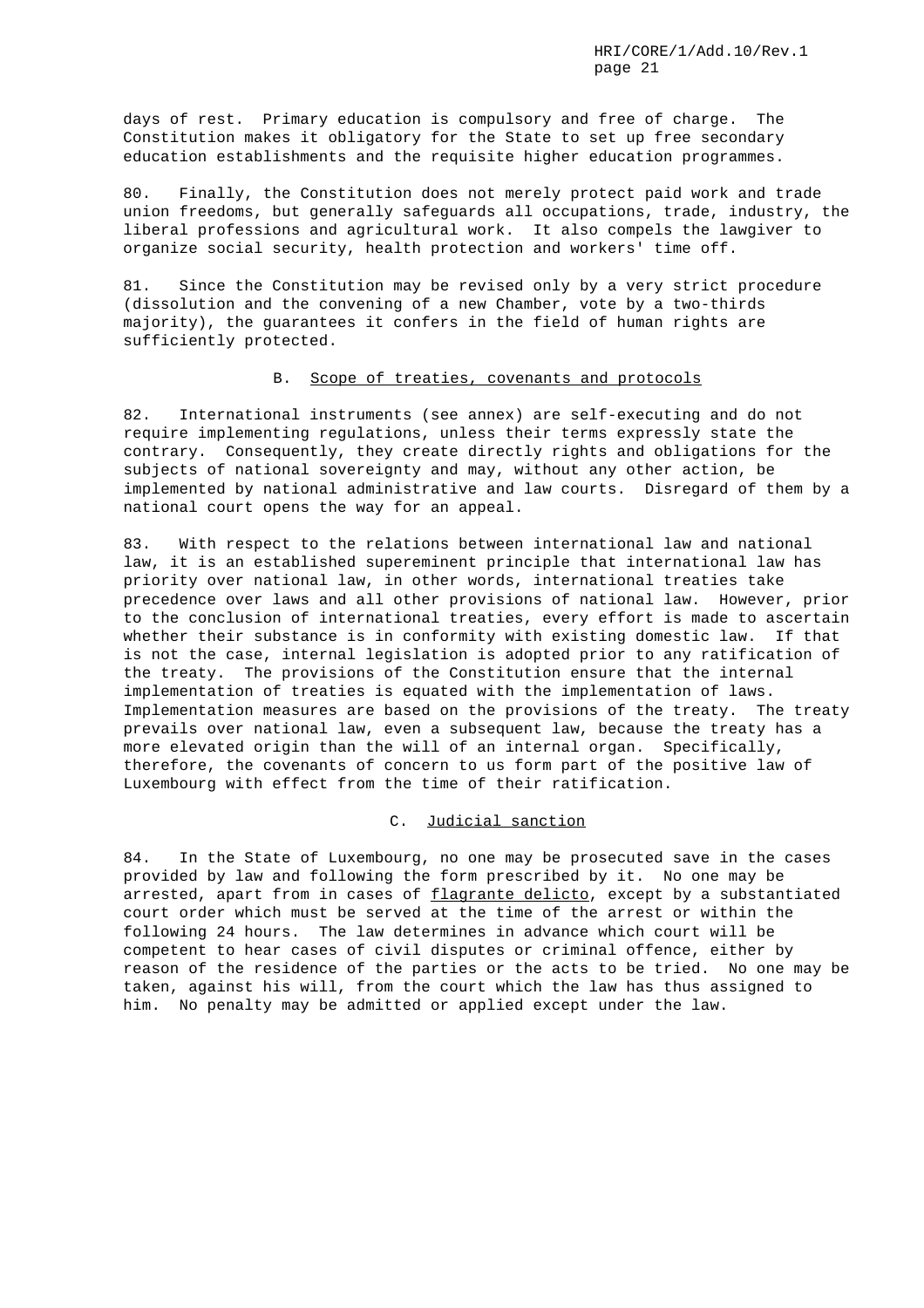# V. INFORMATION AND PUBLICITY GIVEN TO THE COVENANTS AND REPORTS

85. Article 112 of the Convention states that no statutory provision is binding unless it has been published in the form determined by law. This provision applies a fortiori to treaties which are also promulgated by an enacting law. Laws are published in the Official Journal of the State, the Mémorial. A law is obligatory three days after the date of its publication in the Mémorial, unless it sets a different time-limit. As soon as the law is published, all citizens are presumed to be informed of it by virtue of the principle that "ignorance of the law is no excuse".

86. The Ministry of Foreign Affairs of Luxembourg regularly informs the public of the submission of periodic reports, mainly through press releases issued to all the media. Persons interested are thus invited to contact the Ministry of Foreign Affairs and obtain the report in question. The Ministry of Foreign Affairs sends a copy directly to interested non-governmental organizations.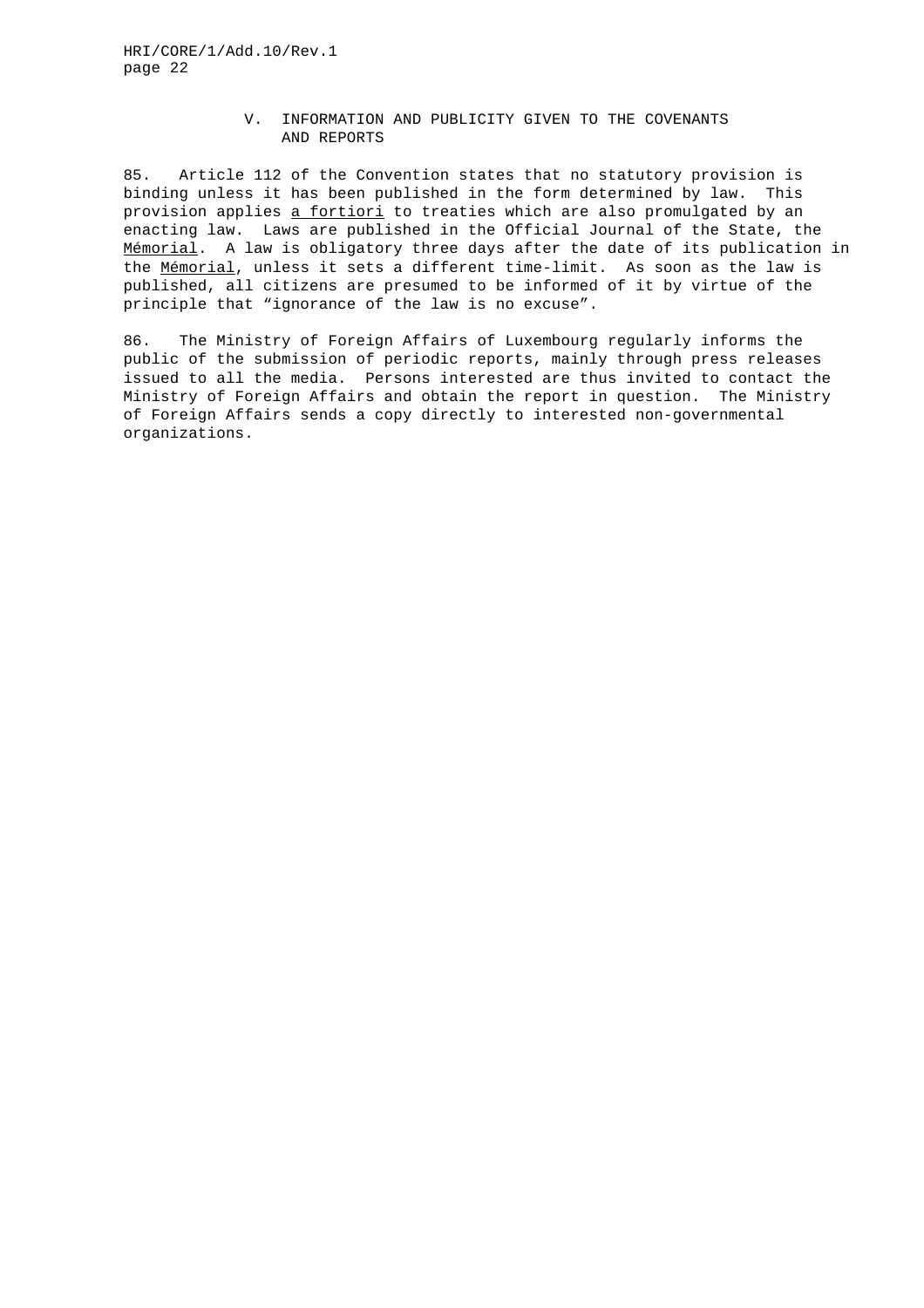#### ANNEX

# International treaties, conventions, covenants and protocols forming part of the internal law of Luxembourg

1. Law of 29 August 1953 enacting the Convention for the Protection of Human Rights and Fundamental Freedoms, signed at Rome on 4 November 1950, and of the Additional Protocol, signed at Paris on 20 March 1952;

2. Law of 25 June 1965 enacting:

Protocol No. 2 to the Convention for the Protection of Human Rights and Fundamental Freedoms, conferring upon the European Court of Human Rights competence to give advisory opinions;

Protocol No. 3 of the Convention for the Protection of Human Rights and Fundamental Freedoms, amending articles 29, 30 and 34 of the Convention;

3. Law of 6 March 1968 enacting Protocol No. 4 to the Convention for the Protection of Human Rights and Fundamental Freedoms, securing certain rights and freedoms other than those already included in the Convention and in the Protocol No. 1 thereto;

4. Law of 6 March 1968 enacting Protocol No. 4 to the Convention for the Protection of Human Rights and Fundamental Freedoms, done at Strasbourg on 20 November 1966;

5. Law of 27 February 1989 enacting Protocol No. 7 to the Convention for the Protection of Human Rights and Fundamental Freedoms, done at Strasbourg on 22 November 1984;

6. Law of 1 December 1977 enacting the International Convention on the Elimination of All Forms of Racial Discrimination, done at New York on 7 March 1966;

7. Law of 9 August 1980 enacting implementation of the International Convention on the Elimination of All Forms of Racial Discrimination and supplementing the Penal Code by new articles 454 and 455;

8. Law of 6 June 1981 enacting the Convention on the Prevention and Punishment of the Crime of Genocide, opened for signature on 9 December 1948, in Paris;

9. Law of 3 June 1983 enacting:

The International Covenant on Economic, Social and Cultural Rights;

The International Covenant on Civil and Political Rights;